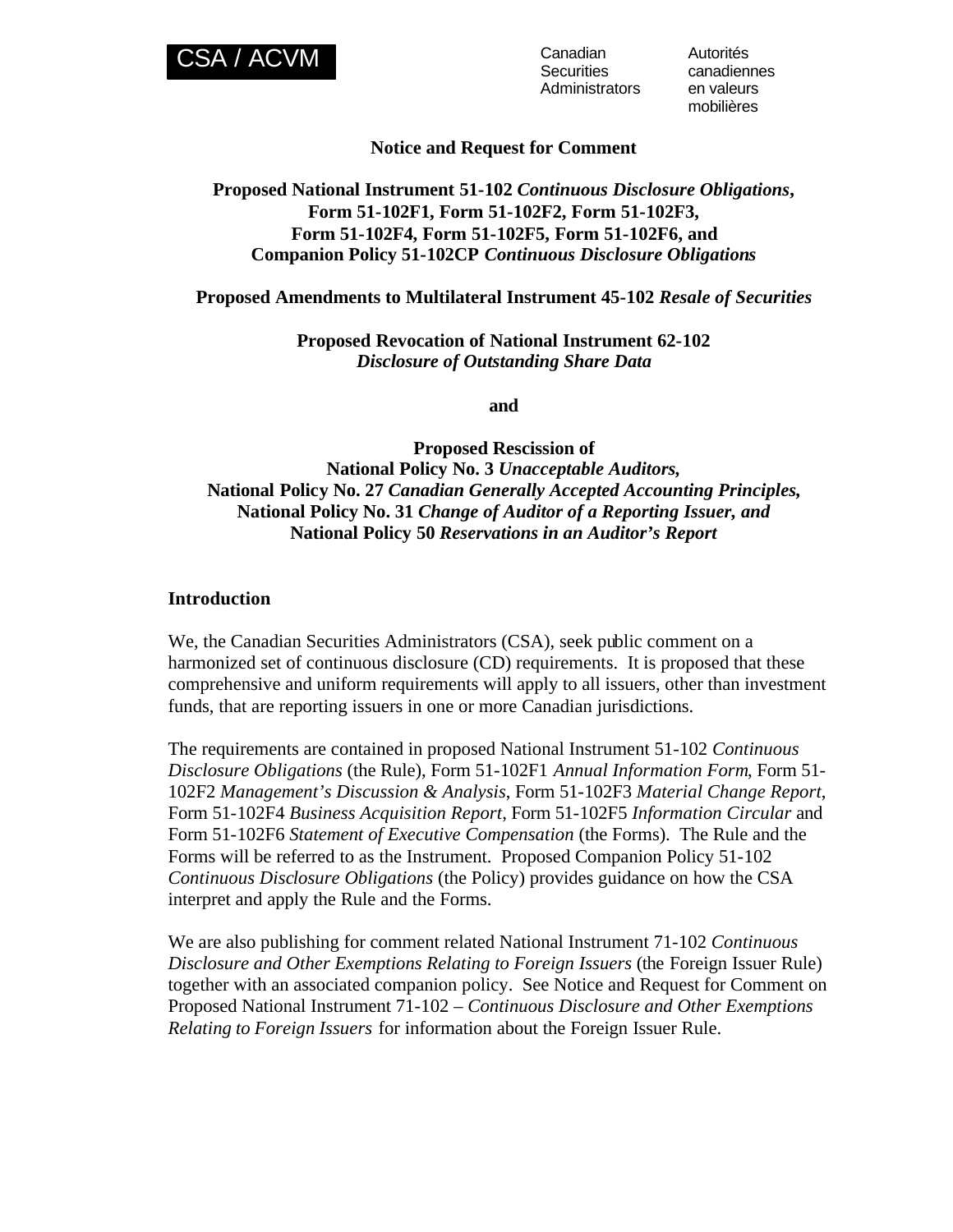## **Substance, Purpose and Scope**

The Instrument will:

- harmonize CD requirements among Canadian jurisdictions;
- replace existing local CD requirements;
- enhance the consistency of disclosure in the primary and secondary securities markets; and
- facilitate capital-raising initiatives such as an integrated disclosure system (IDS).

The Rule sets out the obligations of reporting issuers with respect to financial statements, annual information forms (AIFs), management discussion and analysis (MD&A), material change reporting, information circulars, proxies and proxy solicitation, restricted share disclosure, and certain other CD-related matters. It prescribes the Forms, most of which are derived from existing forms, but with some enhancements.

The Rule includes new requirements to file a) a business acquisition report (BAR) that is modeled on the significant acquisitions requirements for prospectuses, and b) material documents that affect the rights of securityholders.

The Rule grandfathers existing discretionary relief from CD requirements granted by a regulator or a securities regulatory authority. This provision applies only in the jurisdiction of the regulator or securities regulatory authority that has granted the relief. The first time a reporting issuer intends to rely on prior discretionary relief, in connection with a requirement under the Rule, it must inform the regulator in writing, describing the discretionary relief and the provision in the Rule that is substantially similar to the provision from which it has previously obtained relief.

The Rule does not address non-issuer filing obligations, such as insider reporting, except in the case of persons who solicit proxies from securityholders of reporting issuers.

We are developing a separate national instrument that will address the CD obligations of investment funds. We expect that rule to be adopted before, or at the same time as, the CD Rule.

## **Background**

In January 2000 we published a *Concept Proposal for an Integrated Disclosure System*  (see CSA Notices and Requests for Comment 44-401 and 51-401). IDS contemplates a streamlined offering process that incorporates by reference an issuer's CD. Harmonized, and in some cases upgraded, CD requirements are a precondition to implementing IDS.

In developing the Instrument and the Policy, we relied on summaries prepared by counsel of CD requirements in all Canadian jurisdictions, the U.S. and Australia.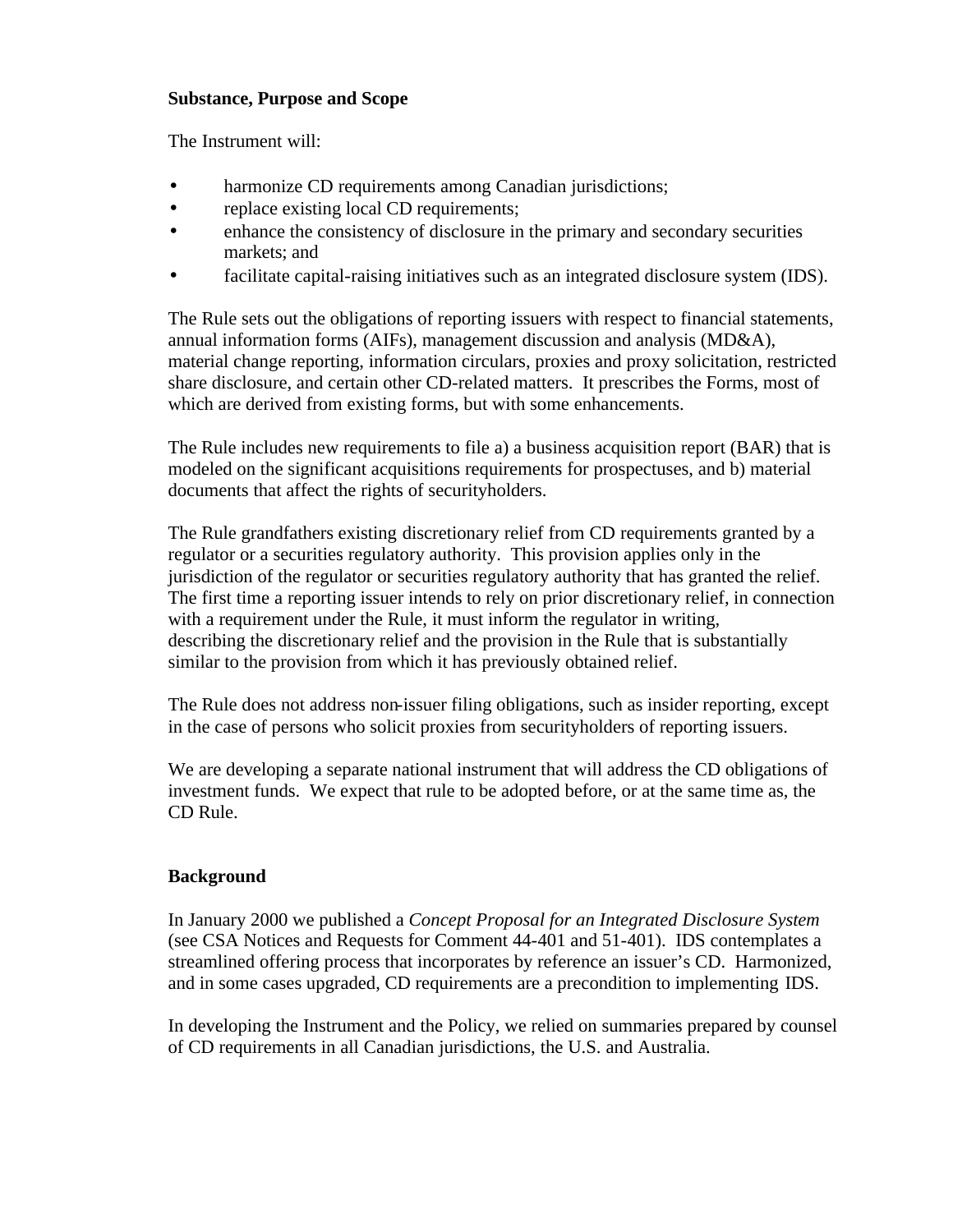The proposed requirements in the Rule concerning generally accepted accounting principles (GAAP) and generally accepted auditing standards (GAAS) reflect CSA Request for Comment 52-401 *Discussion Paper: Financial Reporting in Canada's Capital Markets,* published on March 16, 2001, and the responses to that document.

# **Summary of Significant Changes to Existing CD Requirements**

- *Filing Deadlines*  Filing deadlines for annual and interim financial statements will be shortened.
- *Delivery*  Mandatory delivery of financial statements and MD&A to all securityholders will be eliminated. Issuers will only be obligated to deliver copies of these documents to securityholders that request them. Issuers will have to disclose annually in their AIFs and information circulars that the financial statements and MD&A are available without charge and how to obtain them.
- *US GAAP* Reporting issuers that have a class of securities registered under section 12 of the 1934 Act or are required to file reports under section 15(d) of the 1934 Act and that are not investment companies under the US Investment Company Act of 1940 (SEC issuers) will be permitted to file financial statements prepared in accordance with US GAAP, provided that for a two year period after starting to use US GAAP, their statements will have to be reconciled to Canadian GAAP.
- *Financial Institution GAAP Exemption* The GAAP exemption for banks and insurance companies that exists in some jurisdictions will be removed.
- *AIFs* Issuers of a specified size will be required to file an AIF, as already required in Ontario, Quebec and Saskatchewan.
- *MD&A* All issuers will be required to file annual and interim MD&A, including issuers that currently have exemptions based on size in some jurisdictions.
- *Board Review of MD&A* An issuer's board of directors will be required to review its annual and interim MD&A. British Columbia currently requires board approval of MD&A.
- *Discussion of Forward-Looking Information in MD&A*  MD&A will have to include a discussion of any forward-looking information disclosed in prior MD&A if, in light of intervening events and without that discussion, the earlier disclosure could mislead.
- *Disclosure Relating to Liquidity and Capital Resources, and Non-Independent Relationships in MD&A* - MD&A will have to contain disclosure relating to liquidity and capital resources, including off-balance sheet arrangements, and relationships and transactions with persons or entities that derive benefits from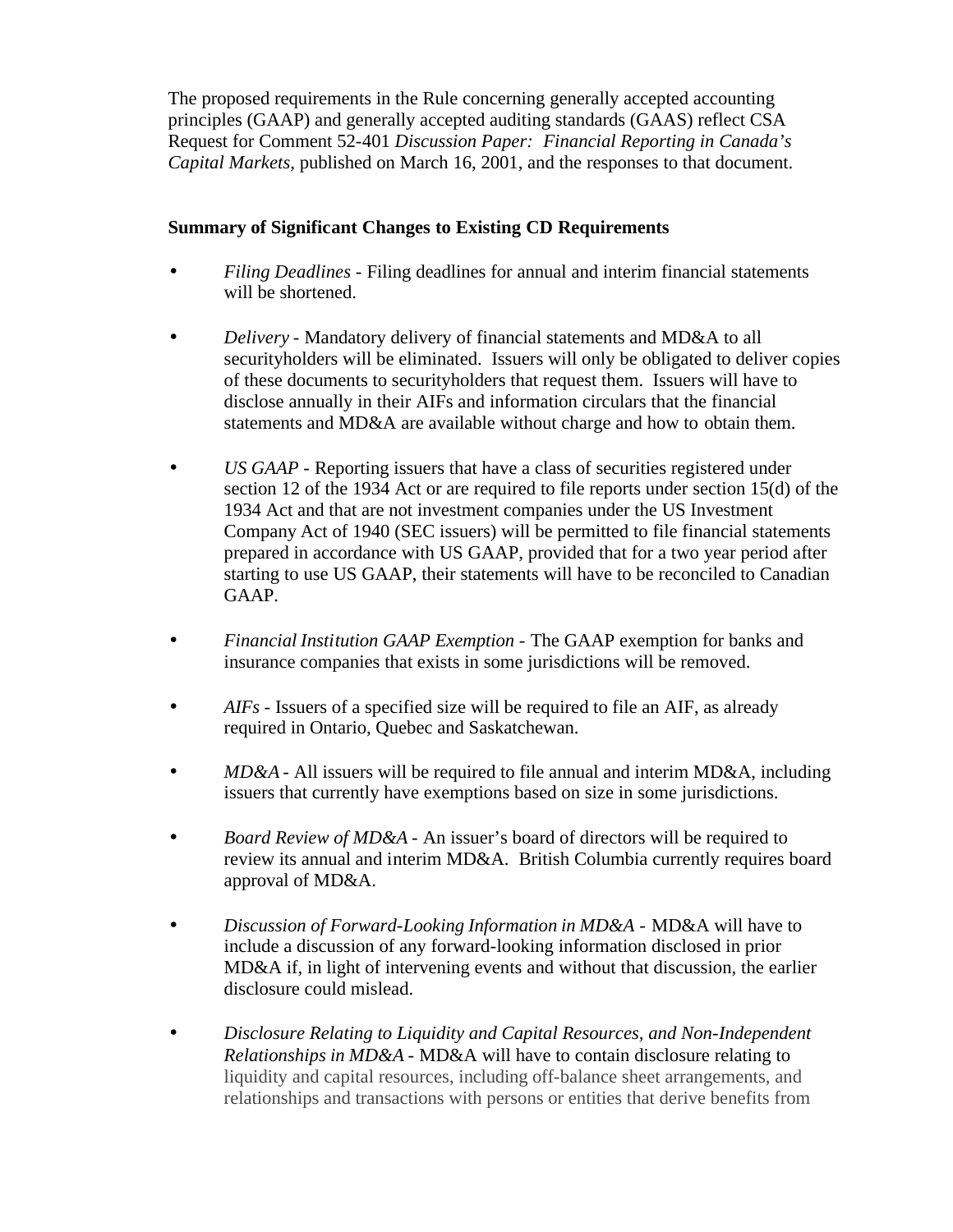their non-independent relationship with the issuer or its related parties. These enhancements are based on recent SEC proposals (see SEC Release Nos. 33-8056 and 34-45321 dated January 22, 2002).

- *Critical Accounting Policies Disclosure in MD&A* MD&A will have to disclose critical accounting policies that impact on the financial condition, results of operations and cash flows. See "Possible Changes to Instrument – Recent SEC Developments" below.
- *Equity Compensation Disclosure* Information circulars will have to include new equity compensation plan disclosure similar to disclosure required under recent SEC amendments (see SEC Release Nos. 33-8048 and 34-45189 dated December 21, 2001).
- *Annual Filings* The requirement to make an annual filing in lieu of an information circular (Form 28 in most jurisdictions) will be eliminated. The AIF will include supplementary disclosure items for issuers that do not distribute information circulars. Issuers that are not required to distribute information circulars and are exempt from filing an AIF will not have to provide the disclosure that is currently required in Form 28 or its equivalent.
- *Significant Acquisitions* The Rule will include new requirements for disclosure concerning completed significant business acquisitions.
- *Filing of Documents Sent to Securityholders or Filed with the SEC* The Rule will require issuers to file documents sent to their securityholders or filed with the SEC.
- *Material Documents* The Rule will require issuers to file certain constating documents and other instruments that define or materially affect the rights of securityholders.
- *Language of Documents* The Rule will permit documents to be filed in either English or French. Where a translation exists and is delivered to securityholders, the translation will also have to be filed no later than when it is delivered.

# **Summary of the Rule and Anticipated Costs and Benefits**

Many reporting issuers now have to comply with differing requirements in more than one Canadian jurisdiction. Harmonized CD requirements will make it easier and less costly for entities that are reporting issuers in more than one Canadian jurisdiction to know and comply with CD obligations.

The proposed Rule contains some enhancements to existing requirements. It also simplifies or eliminates others. We believe that any incremental costs resulting from the changes are justified by the following considerations.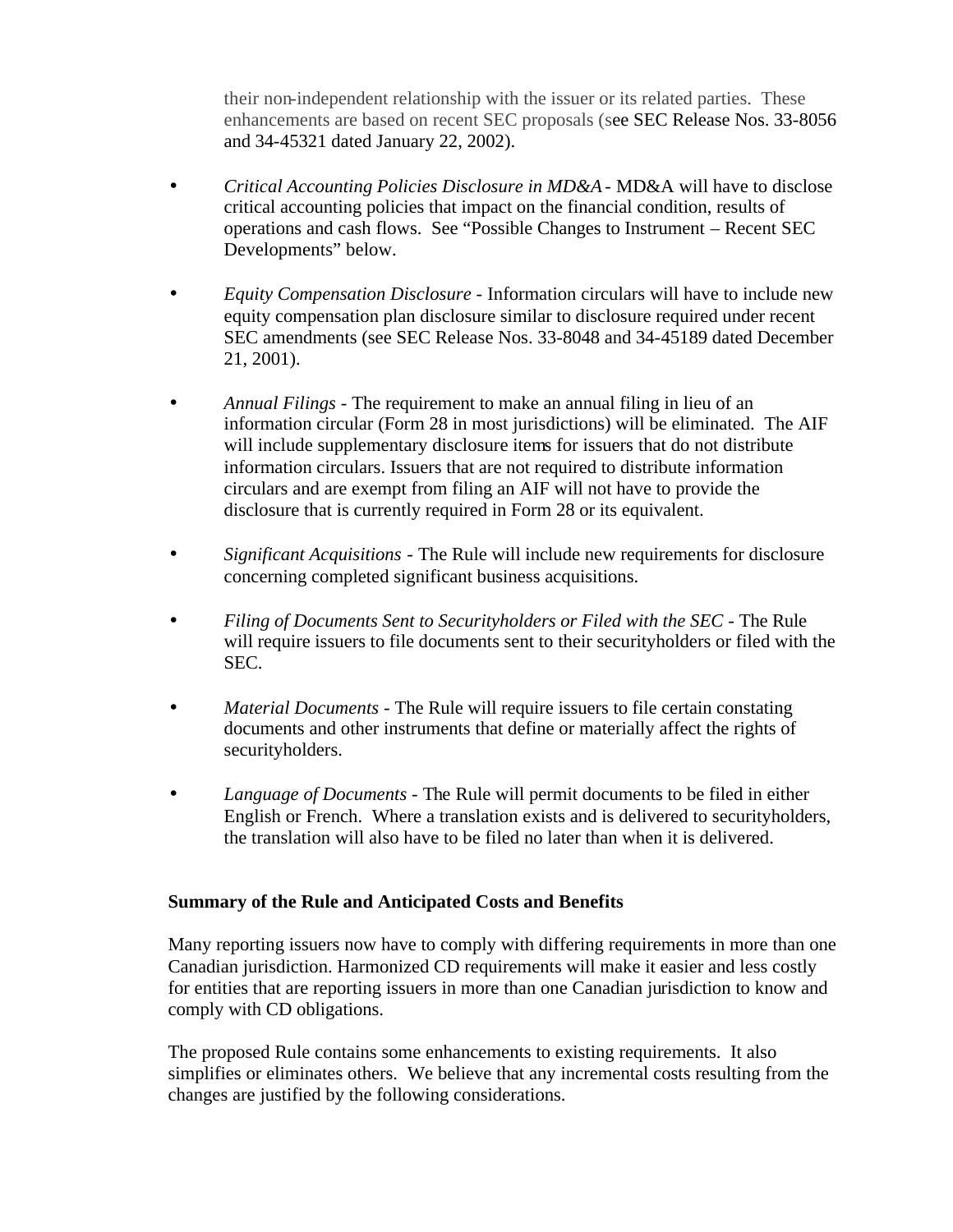## *New deadlines for financial statements*

The deadline for filing annual financial statements will be reduced to 90 days after yearend for senior issuers, and 120 days for all other issuers. The deadline for filing interim financial statements will be reduced to 45 days after period end for senior issuers, and remains at 60 days for all other issuers. If the issuer is required to comply with an earlier filing deadline under the laws of a foreign jurisdiction, the issuer will be required to comply with that deadline in Canada.

- This more timely disclosure will benefit the marketplace and will facilitate more timely analysis of reporting issuers' financial performance.
- To meet investor expectations, many issuers already publicly release their financial results well before the current filing deadlines.
- Filing is often delayed because of the requirement to deliver the statements to shareholders concurrently with filing. The elimination of delivery requirements should facilitate compliance with the earlier filing deadlines.
- The elimination of mandated delivery of financial statements to all shareholders should reduce printing and mailing costs.
- Smaller companies will have more time to file their financial statements than senior issuers. This is in recognition of the fact that smaller issuers may have fewer resources available for financial statement preparation and less access to auditing services than larger issuers.
- The shorter deadlines better align our requirements with investor demands, common issuer practice, and requirements in other jurisdictions such as the United States, the United Kingdom and Australia. In the United States, issuers have been subject to filing deadlines of 90 and 45 days for annual and interim stateme nts for 30 years. The SEC is now proposing to shorten these deadlines even further. See "Possible Changes to Instrument – Recent SEC Developments".

# *SEC issuers permitted to use US GAAP and GAAS*

SEC issuers will be permitted to file financial statements prepared in accordance with US GAAP. For the first two years after changing from Canadian to US GAAP, an SEC issuer will have to reconcile its statements to Canadian GAAP.

SEC issuers will also be permitted to file audit reports prepared in accordance with US generally accepted auditing standards (GAAS).

An SEC issuer can include an issuer incorporated or organized in Canada, with a majority of its shareholders, assets or operations in Canada.

We expect flexibility for SEC issuers to reduce costs significantly for many issuers that must currently prepare two separate sets of financial statements.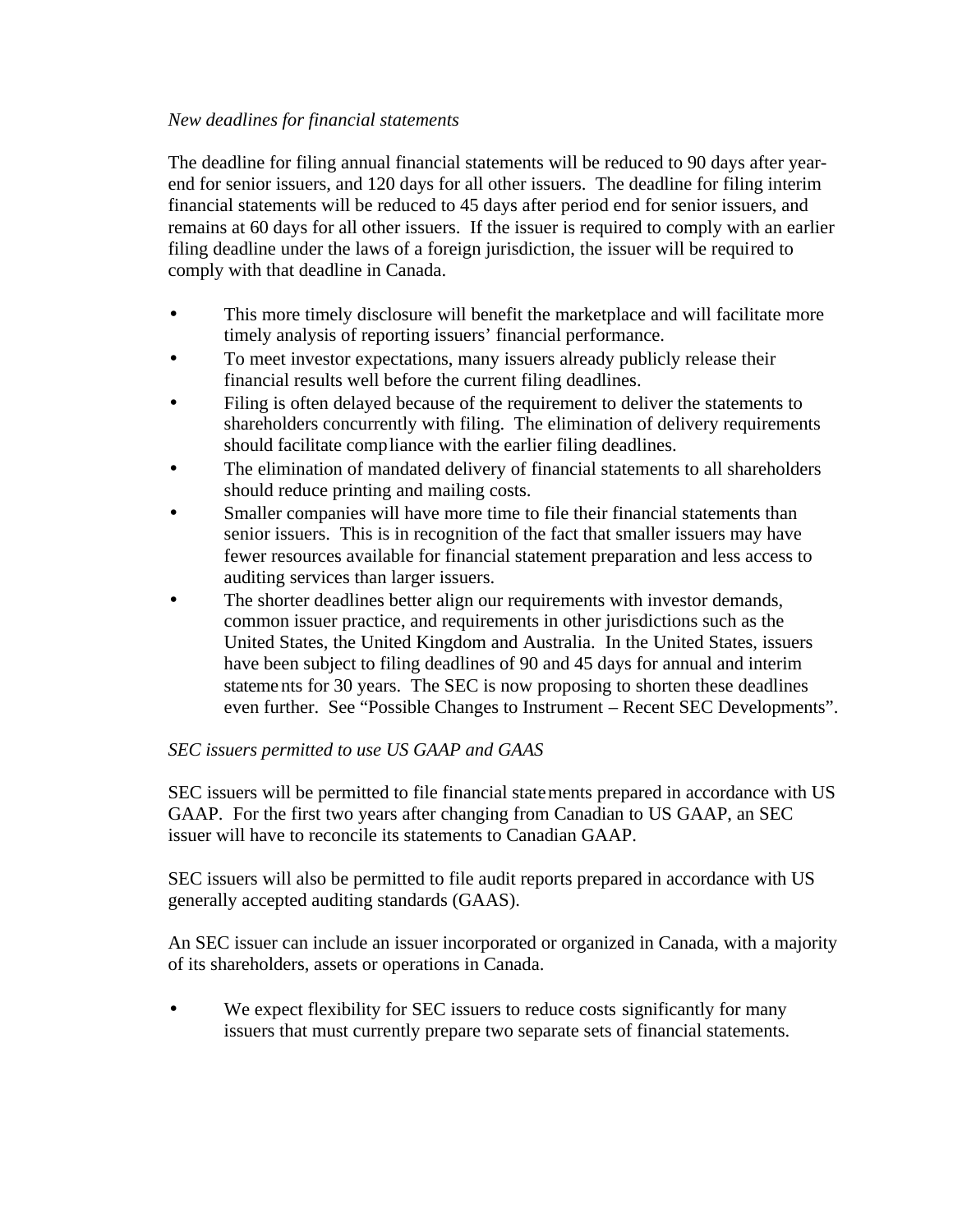# *Expenditure Analysis for Development-Stage Issuers*

Development-stage issuers will have to provide a breakdown of material expenditures reported in their financial statements. Substantially similar requirements already exist in British Columbia and Québec.

This is important information for assessing management performance.

# *New Reporting Issuers*

An issuer will be required to commence filing annual and interim financial statements for the annual and interim period the filing deadline for which falls after the date the issuer becomes a reporting issuer.

Subject to GAAP, an issuer will not be required to provide comparative figures for interim financial statements for periods in which it was not a reporting issuer.

• This provides continuity between the financial disclosure in the document an issuer files to become a reporting issuer and the financial disclosure in its first set of financial statements filed under CD requirements.

## *All issuers to provide MD&A*

All reporting issuers will now be required to prepare and file MD&A with their annual and interim financial statements. An issuer's board of directors will be required to review the MD&A. Similar requirements already exist in Ontario and British Columbia.

The new MD&A form contains the MD&A disclosure requirements already in place in various jurisdictions, but also has the enhancements described above under the heading "Summary of Significant Changes to Existing CD Requirements". Issuers may wish to consider the enhancements in the new MD&A form in preparing their current MD&A.

Disclosure of "trends" (formerly required in AIFs) will now be required in MD&A.

- Most reporting issuers are already subject to a requirement to prepare and file annual and interim MD&A.
- Investors, analysts and other market participants will have the same information to analyze and understand the financial performance of all issuers.

# *Issuers other than small businesses to file an AIF*

All reporting issuers, other than small businesses with a market value of less than \$75 million, will be required to file AIFs. "Small businesses" are issuers with assets and revenues of less than \$10 million as of a specified date. This is different from the current test in Ontario, Québec and Saskatchewan, which exempts issuers that have shareholders' equity and revenues of less than \$10 million.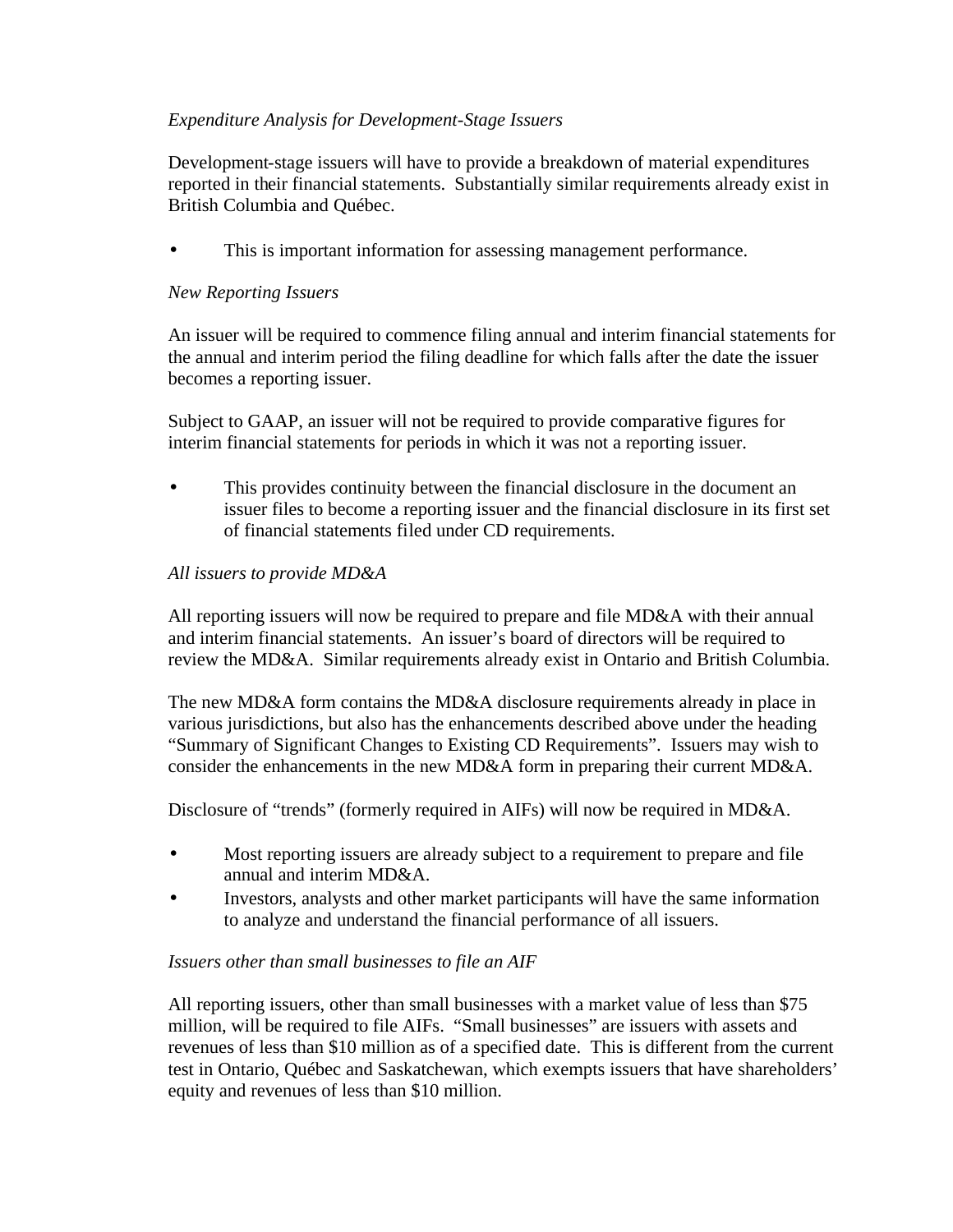A small business that is required to file an AIF under the Rule solely because the market value of its equity securities exceeds \$75 million can later be exempt from the AIF requirement if its market value falls beneath the threshold for two consecutive years. Ontario and Saskatchewan currently require the market value of a small business to fall below this threshold for three years before it can rely on the exemption.

Disclosure of reverse takeovers will be required in AIFs, similar to the disclosure required under prospectus rules.

- It is important for investors to have access to a permanent and current disclosure base regarding an issuer, especially if the CSA implements a streamlined capital raising system such as IDS.
- Many issuers already prepare AIFs, either under the existing requirements in Ontario, Quebec and Saskatchewan, or because the issuer wishes to benefit from the reduced hold periods available under Multilateral Instrument 45-102 *Resale of Securities* (MI 45-102) or in order to use a short form prospectus under National Instrument 44-101 *Short Form Prospectus Distributions* (NI 44-101)*.*

# *Significant business acquisitions*

Reporting issuers will be required to file a BAR within 75 days after completion of a business acquisition. The BAR will include financial statements of the acquired business and pro forma financial information.

The main differences from the significant acquisitions disclosure requirements for prospectuses are as follows:

- Only completed business acquisitions will be reported in a BAR; there will be no requirement to disclose "probable significant acquisitions". If a proposed acquisition is a material change, the issuer will be required to comply with the material change reporting requirements.
- Issuers will not be required to disclose multiple unrelated acquisitions that collectively meet the significance tests.
- With respect to multiple related acquisitions that collectively meet the significance tests, issuers will be required to aggregate only those acquisitions that are not reflected in their last annual balance sheet.
- There will be no optional significance tests in the Rule. The significance tests will be based on the most recent annual audited financial statements of the issuer filed before completion of the acquisition.
- Under the prospectus rules, an issuer that acquires an oil  $\&$  gas property may apply for an exemption allowing it to provide audited operating statements instead of full financial statements. This will be a blanket exemption under the CD Rule. The CSA will consider making a similar change for prospectuses.
- No separate filing will be necessary for significant dispositions. However, pro forma financial statements will have to be included in the notes to the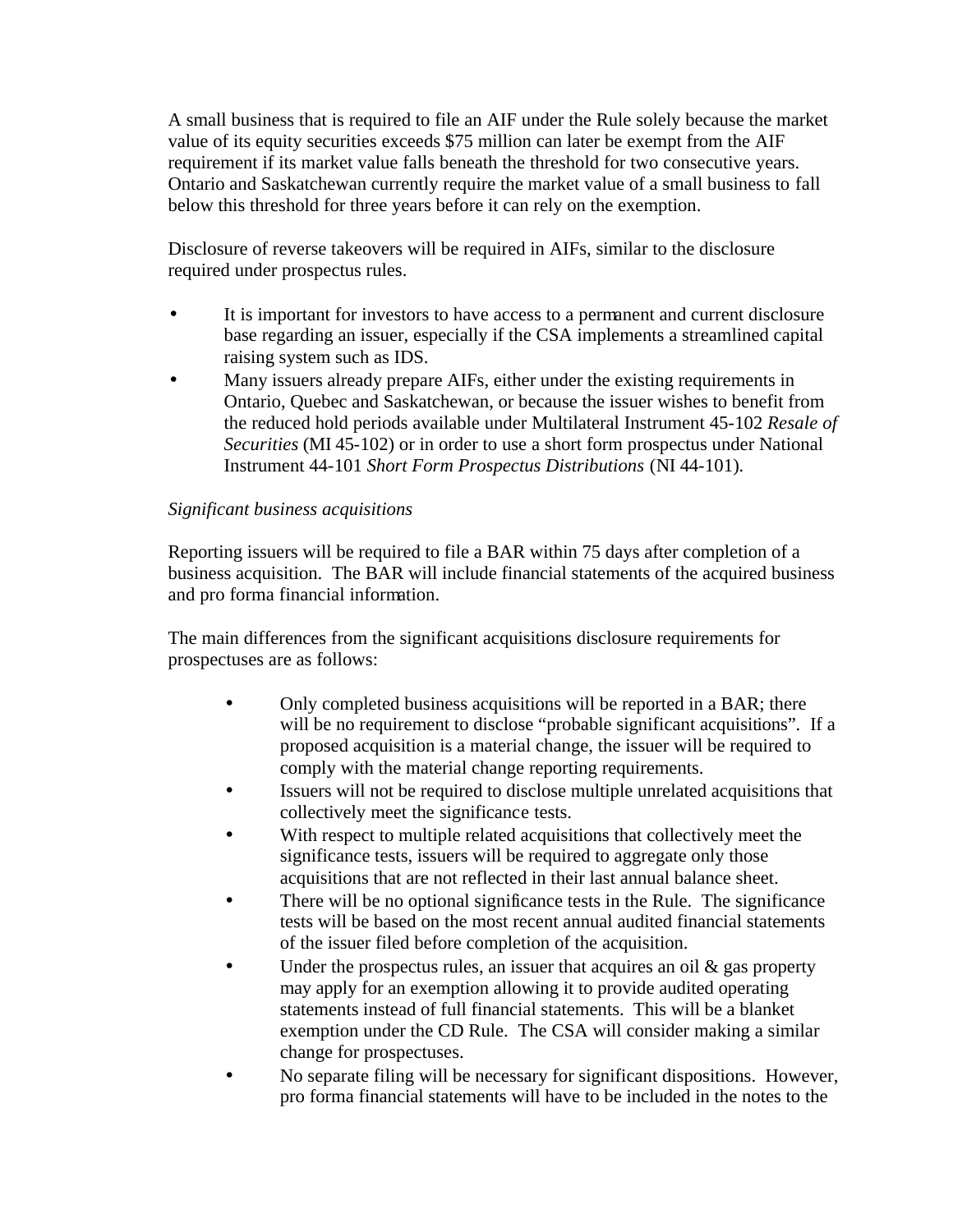next set of financial statements filed by the issuer. If the next set of financial statements are required to be filed within 30 days of the disposition, then the pro forma financial statements must be included in the subsequent set of financial statements filed by the issuer.

The Rule contains three provisions that will simplify the significant acquisitions reporting requirements for small businesses:

- an exemption from the income test (one of the three significance tests);
- an exemption from the requirement that the annual financial statements of the acquired business be audited, other than in the case of the statements for the most recent year; and
- a provision that in certain circumstances the auditor's report for a small business may contain a reservation relating to inventory.

The requirements for disclosure of significant acquisitions and dispositions will not apply to any transaction if the initial legally binding agreement concerning the transaction was entered into prior to the effective date of the Rule.

- Where an acquisition significantly changes an issuer, timely financial disclosure concerning the acquisition is important for investors.
- SEC issuers are already required to disclose business acquisitions in Form 8-K.
- Compliance with these new requirements will make it easier and less costly to comply with prospectus requirements for disclosure of significant acquisitions.

## *Proxy/Information Circular Requirements*

The Rule will contain proxy solicitation and information circular requirements that are substantially similar to existing requirements.

The information circular form will be substantially similar to the existing form and will require disclosure of executive compensation in a form that is also substantially similar to the current form, except that the public float test will be replaced with an aggregate market value test.

If a reorganization or similar restructuring transaction is to be submitted to a vote of securityholders, the existing forms of information circular in the local jurisdictions generally call for modified application of prospectus disclosure requirements for certain of the issuers involved in the transaction. The new form will make this requirement apply to a broader class of transactions and will require the disclosure for each entity the securities of which are being changed, exchanged, issued or distributed, as well as the resulting entities. The new form will require the disclosure prescribed by the appropriate form of prospectus "to the extent necessary to enable a reasonable securityholder to form a reasoned judgement".

A domestic issuer that solicits proxies with respect to a restructuring transaction involving an eligible foreign issuer (as defined in the Foreign Issuer Rule), will have the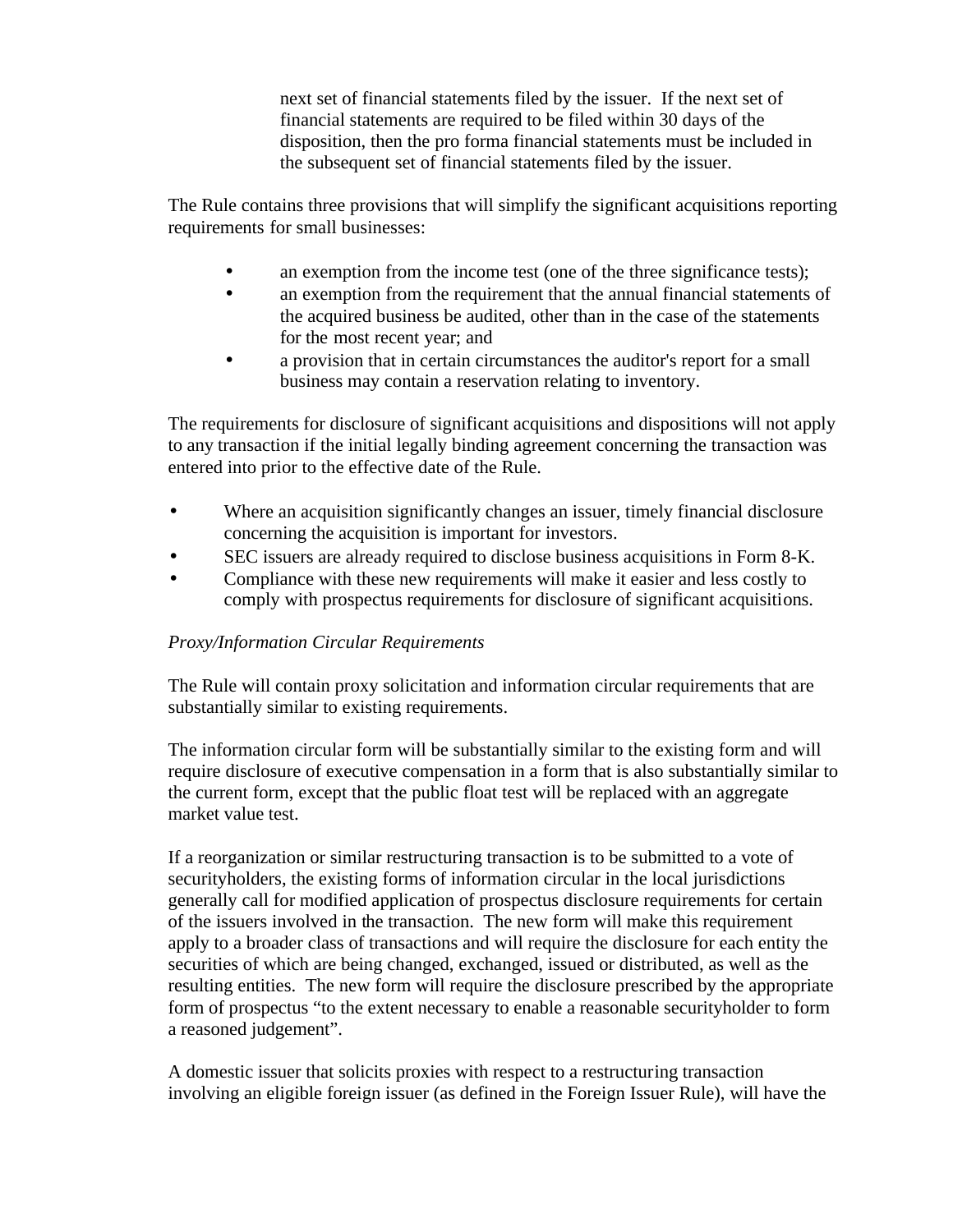same relief from reconciliation requirements with regard to the financial statements of the foreign issuer as the foreign issuer itself will have under the Foreign Issuer Rule.

## *Restricted Share Disclosure Requirements*

The Rule will require issuers with restricted shares outstanding to refer to them using appropriate, standardized terms. Issuers will also be required to provide certain disclosure regarding voting and participation rights attaching to restricted shares. The requirements for restricted shares will apply to information circulars, AIFs and documents sent to securityholders. They are similar to existing requirements in many jurisdictions.

We will not be maintaining an exemption from restricted share disclosure requirements that existed in Ontario Securities Commission (OSC) Rule 56-501 and applied when Ontario residents owned less than two percent of the shares of each class of equity shares of the issuer.

## *Additional Filing Requirements*

An issuer will have to file a copy of any document that it sends to securityholders. This is not a new requirement.

Issuers will also have to file any documents filed with the SEC that contain information not included in disclosure filed under another requirement of Canadian securities legislation.

## **Summary and Purpose of the Companion Policy**

The purpose of the Companion Policy is to state the manner in which certain provisions of the Instrument will be interpreted or applied by the Canadian securities regulatory authorities. It contains discussions, explanations and examples primarily relating to:

- definitions contained in the Rule;
- the financial statement requirements of the Rule; and
- the BAR requirements of the Rule.

## **Related Amendments**

## *Amendment, Rescission and Revocation of CSA Instruments*

We plan to make changes to the short form prospectus distribution regime under NI 44- 101 by replacing Forms 44-101F1 *AIF* and 44-101F2 *MD&A* with the AIF and MD&A forms under the Rule, and to make other conforming amendments.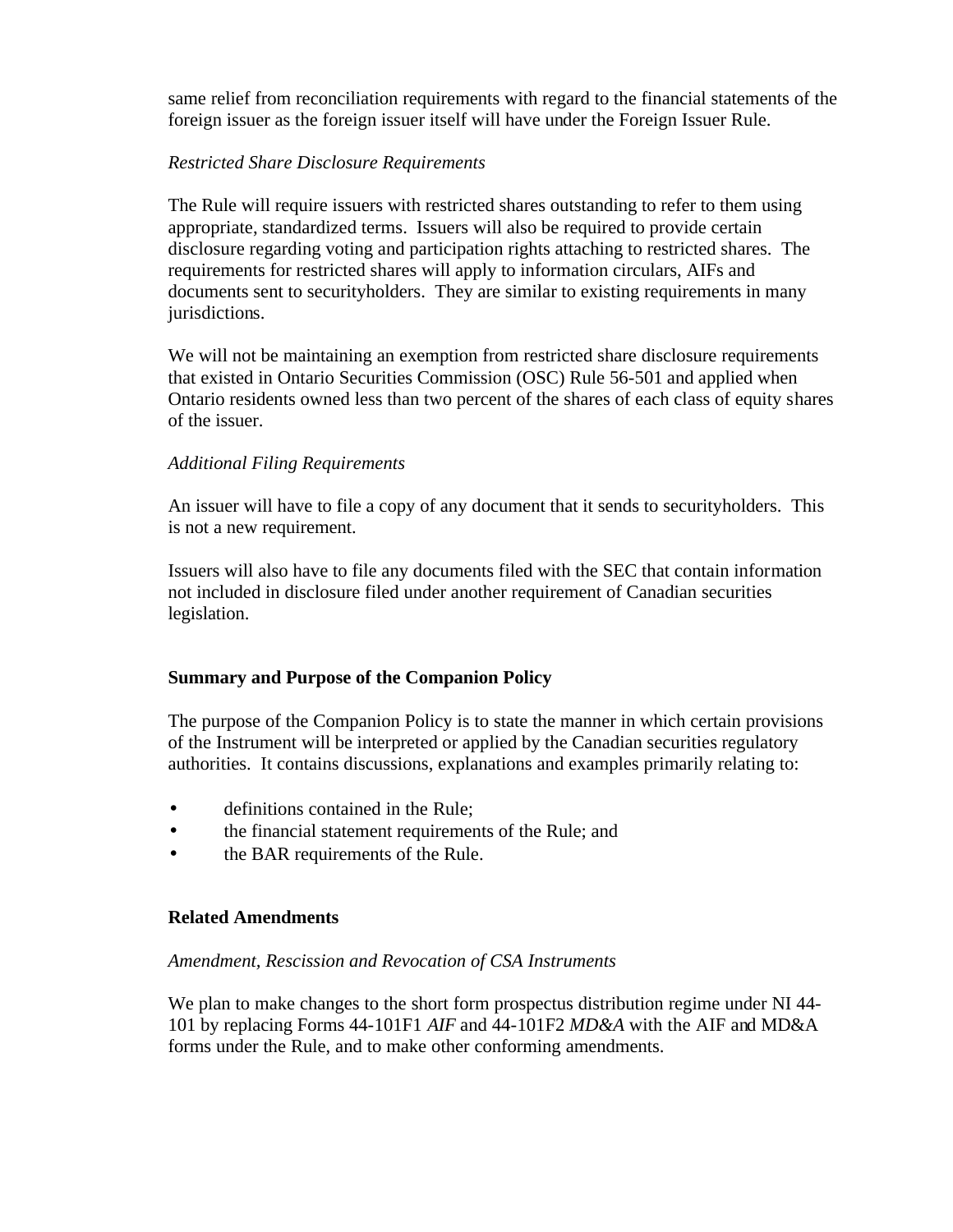We plan to make revisions to the software and filer manual used under National Instrument 13-101 System for Electronic Document Analysis and Retrieval in order to accommodate the filing requirements under the Rule.

We will separately publish proposed amendments to these national instruments.

Proposed amendments to MI 45-102, which reflect the proposed adoption of Form 51- 102F1 *Annual Information Form*, are set out in Appendix A to this Notice.

We propose to rescind National Policy No. 3 *Unacceptable Auditors*, National Policy No. 27 *Canadian Generally Accepted Accounting Principles*, National Policy No. 31 *Change of Auditor of a Reporting Issuer*, and National Policy 50 *Reservations in an Auditor's Report*, and to revoke National Instrument 62-102 *Disclosure of Outstanding Share Data*  (NI 62-102). These subjects are covered in the Rule.

#### *Local Instruments*

We propose to amend or repeal elements of local securities legislation and securities directions, including long form prospectus requirements, in conjunction with implementation of the Instrument. The Canadian securities regulatory authorities may publish these local changes, or proposed changes, separately in their local jurisdictions.

Appendix B to this Notice outlines proposed related amendments to, and revocations of, some provisions of Ontario Regulation 1015, R.R.O. 1990. Appendix B also contains some other information required to be published under the Securities Act (Ontario) (the Ontario Act).

The OSC is also separately publishing for comment proposed Rule 51-801 which is the local rule implementing the proposed Instrument in Ontario. Proposed Rule 51-801 prescribes some requirements for the purposes of the Act and provides exemptions from some CD requirements in the Ontario Act. Proposed Rule 51-801 also proposes to revoke certain OSC rules and to amend the provisions of another OSC rule. Other jurisdictions are also separately publishing similar local implementing rules.

## **Possible Changes to Instrument**

#### *Definitions*

Under section  $1.1(1)$  of the Rule, a term used in the Rule and defined in the securities statute of a local jurisdiction has the meaning given to it in the statute unless (a) the definition in that statute is restricted to a specific portion of the statute that does not govern continuous disclosure; or (b) the context otherwise requires. We are considering amending either the Rule or the Policy to list the jurisdictions in which the definitions in the Rule apply.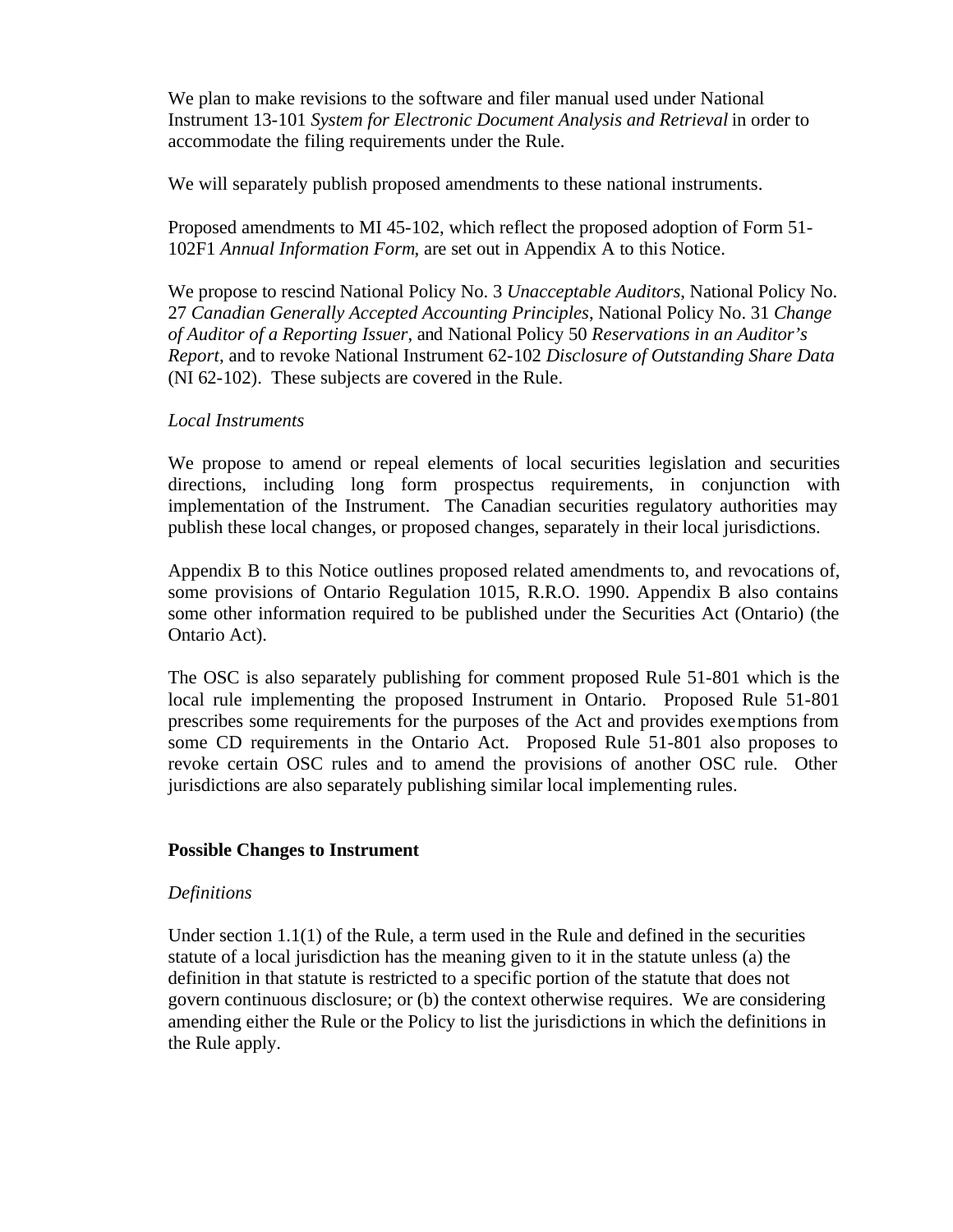## *GAAP and GAAS Requirements*

We are considering permitting SEC registrants to use US GAAP and US GAAS, as proposed in the Rule, for financial years beginning on or after January 1, 2003, even if the Rule as a whole does not become effective by that date. Accordingly, we will consider moving the GAAP and GAAS provisions into a separate national instrument or rule or adopting blanket orders or granting discretionary orders to allow this to happen. If we develop a separate national instrument that contains no material changes to the GAAP and GAAS provisions proposed in the Rule, and no material changes to those provisions are required as a result of comments received on the Rule, the separate national instrument could be implemented without a further comment period.

## *Delivery of Financial Statements and MD&A*

The Rule will require an issuer to deliver financial statements and MD&A to a securityholder that requests them. We are considering requiring that if a securityholder requests one of these documents, the issuer must deliver both.

## *Currency Requirements*

We are considering incorporating proposed National Instrument 52-102 *Use of Currencies* or an amended version of it in either the Rule or the GAAP and GAAS instrument mentioned above.

## *Change in Year End*

We are considering incorporating a reformulated version of National Policy No. 51 *Changes in Ending Date of a Financial Year and in Reporting Status* in the Rule.

## *Recent SEC Developments*

We are considering whether to change the Rule to reflect the following proposed changes to SEC requirements. See our requests for comment under the heading "Request for Comment" below.

• Filing Deadlines

In Release No. 33-8089 dated April 12, 2002, the SEC proposed to shorten filing deadlines for annual and quarterly reports to 60 and 30 days from period end, respectively, for issuers with a public float of greater than US\$75 million. US\$75 million is the US threshold for being eligible to file a short form prospectus.

• Current Report Requirements

In Release No. 33-8090 dated April 12, 2002, the SEC proposed to expand Form 8-K current report requirements to include certain disclosure concerning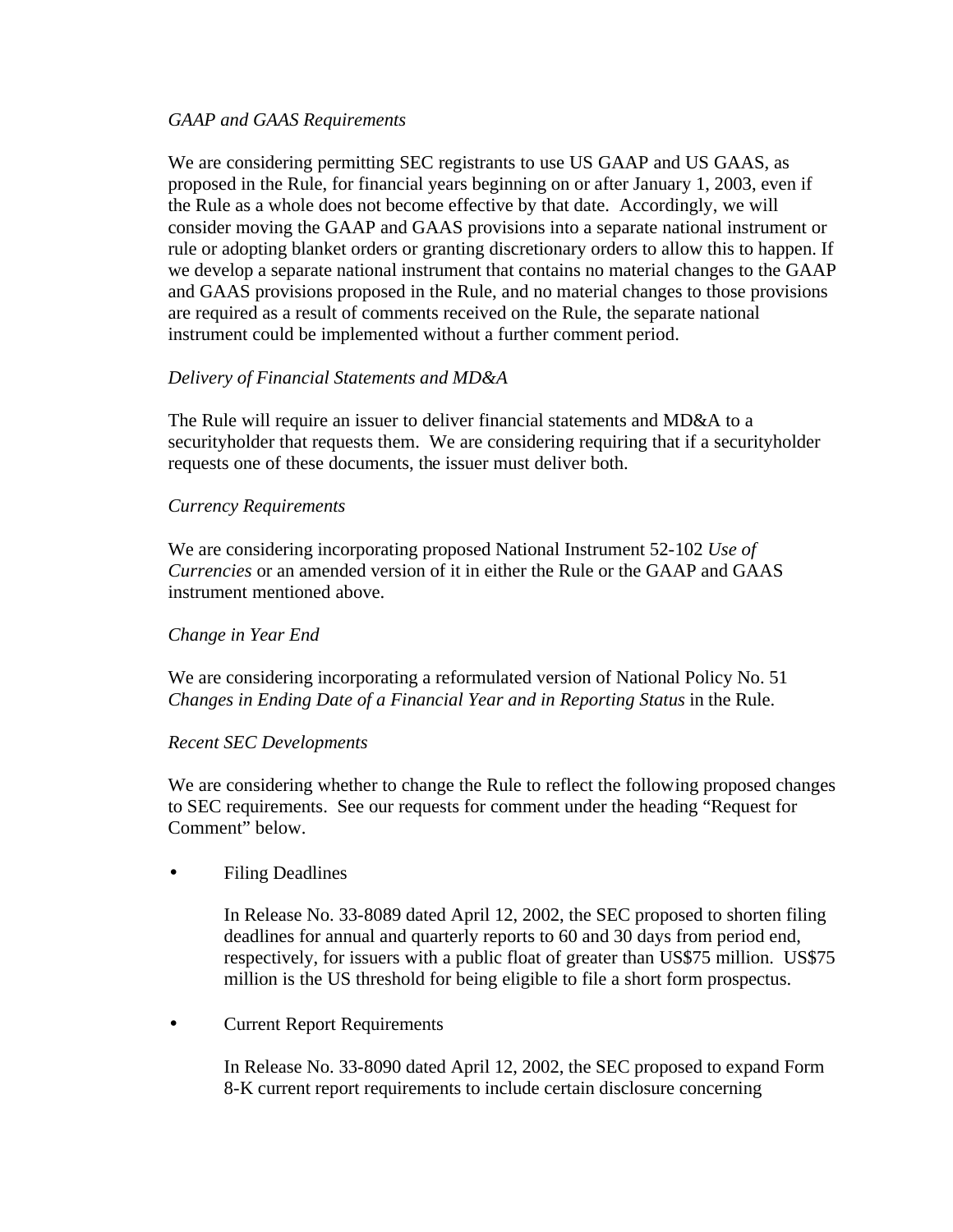transactions in an issuer's securities by directors and officers of the issuer, and loans to directors and officers made or guaranteed by an issuer or its affiliates.

• Critical Accounting Policies Disclosure

As noted above, the new MD&A form calls for disclosure of critical accounting policies that impact on an issuer's financial condition, results of operations and cash flows. In Release Nos. 33-8098 and 34-45907 dated May 10, 2002, the SEC proposes to require that MD&A in annual reports, registration statements and proxy and information statements include critical accounting policies disclosure that goes beyond the new MD&A form. Specifically, the SEC is considering requiring disclosure about the critical accounting estimates that are made by an issuer in applying its accounting policies and about the initial adoption by an issuer of an accounting policy that has a material impact on its financial presentation.

## *Significant Acquisitions Disclosure in Information Circulars*

We are considering whether to expand item 13.2 of the Information Circular, which requires modified prospectus disclosure concerning issuers whose securities are being changed, exchanged, issued or distributed under certain transactions, to include disclosure concerning significant business acquisitions.

# *Significant Dispositions Disclosure*

In February 2002, the Canadian Institute of Chartered Accountants issued for comment a new handbook section entitled "Impairment or Disposal of Long-Lived Assets", which deals with disclosure and accounting concerning significant business dispositions. We are monitoring this proposal and will consider whether changes to the significant disposition disclosure requirements of the Rule are appropriate.

# *Credit Supporters and Exchangeable Shares*

We are considering whether, in the two situations described below, CD about an entity other than the issuer of securities itself would be more relevant to market participants than CD about the issuer.See also our specific requests for comment under the heading "Request for Comment" below.

• Credit Supporters

If a credit supporter has provided a guarantee or alternative credit support for all or substantially all of the payments to be made under the securities of another issuer, it may be appropriate that there be CD about the credit supporter. A number of approaches could be taken to ensure that this CD is provided:

(i) the CD obligations of the security issuer could be supplemented or replaced by a requirement that it also provide CD about the credit supporter;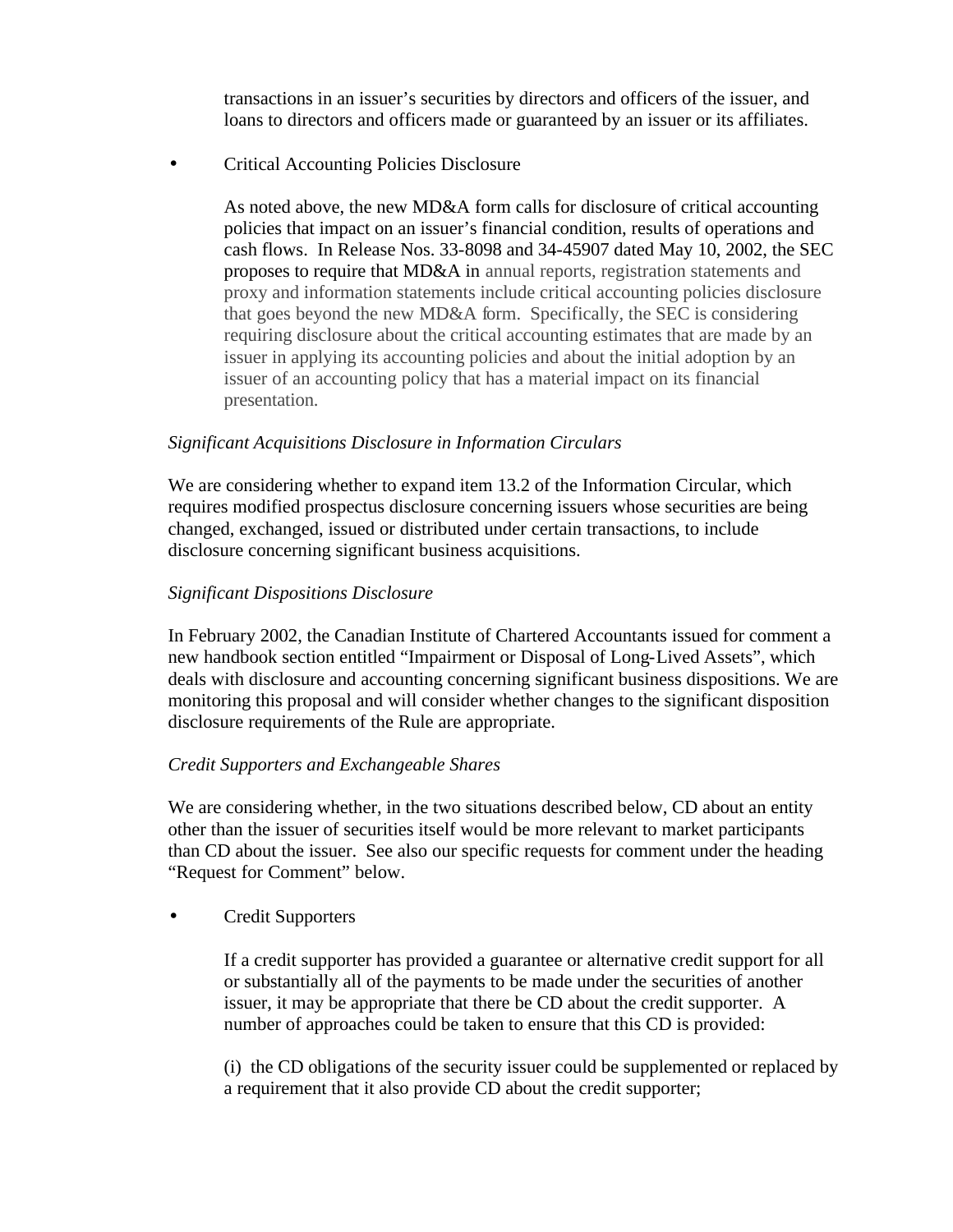(ii) the security issuer could be exempted from some or all of its CD obligations on conditions including its filing of CD about the credit supporter; or

(iii) the credit supporter itself could be deemed to be a reporting issuer with its own CD obligations.

Credit supporter disclosure is not new; it is currently required for prospectuses. See NI 44-101 for the meaning of the terms "credit supporter" and "alternative credit support".

The CSA Committee that is revisiting the prospectus rules will be considering SEC Regulation SX 3-10 "Financial Statements of Guarantors and Issuers of Guaranteed Securities Registered or Being Registered". If that committee proposes changes to the prospectus requirements for credit supporters, we may propose corresponding changes to the Rule.

• Exchangeable Shares

 "Exchangeable shares" are equity shares that are exchangeable, at the option of the holder, into shares (the "underlying shares") of the issuer's "parent issuer" (as defined below) and that provide the holder with economic and voting rights which are, as nearly as practicable (except for tax implications), equivalent to the underlying shares. The "parent issuer" is the issuer of the underlying shares and is the direct or indirect beneficial holder of all of the issued and outstanding voting securities of the exchangeable share issuer (other than the exchangeable shares).

Because CD about the parent issuer is more relevant to holders of exchangeable shares than CD about the issuer itself, we are considering requiring the issuer to provide CD about the parent issuer instead of about itself. Alternatively, we are considering exempting the exchangeable share issuer from CD requirements provided that, among other conditions, the parent issuer is either a reporting issuer or an SEC issuer, and the parent issuer files all its required CD in the appropriate jurisdictions.

#### **Request for Comment**

We request your comments on the Rule, each of the Forms, and the Companion Policy. We also request your comments on the proposed amendments to MI 45-102, rescission of Policies and revocation of NI 62-102 discussed above under the heading "Related Amendments".

In addition to any comments you may wish to make, we also invite comments on the following specific questions: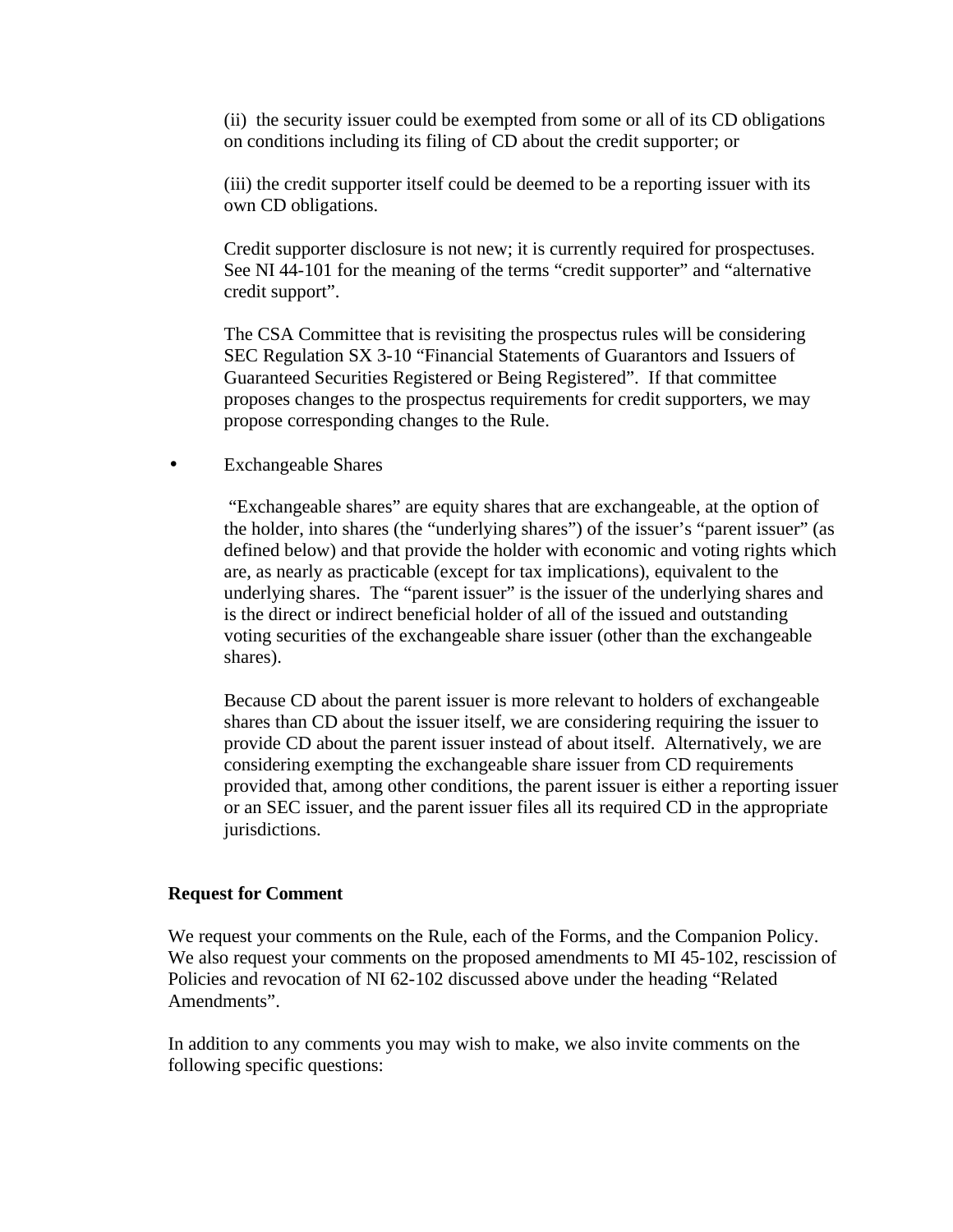- 1. *Criteria for Determining Financial Statement Filing Deadlines* The Rule uses TSE non-exempt company criteria to identify issuers subject to shortened filing deadlines for annual and interim financial statements and MD&A. Those criteria include having net tangible assets of at least \$7.5 million, or in the case of oil and gas companies, proved developed reserves of at least \$7.5 million. These criteria mean that the more stringent 90 and 45 day filing deadlines will apply to Canada's most senior issuers, many of which are currently subject to the same filing deadlines in the United States. They are different from the market value threshold that is proposed to trigger the AIF filing requirement in the Rule, in recognition of the fact that an issuer's market value is not always an appropriate way to assess its ability to prepare financial disclosure within shorter times.
	- (a) Is it appropriate to use TSE non-exempt company criteria to determine deadlines for filing financial statements? If not, why not, and what other criteria should we consider?
	- (b) Is your view affected by the fact that some issuers that are eligible to use the short form prospectus regime in NI 44-101 would have 120 days to file annual financial statements?
	- (c) Is your view affected by the fact that the SEC has proposed imposing even shorter filing deadlines than the ones we have proposed, for issuers that have a public float of US\$75 million and are therefore eligible to use the US short form prospectus regime? Why?
	- (d) Is the \$75 million criteria that is used in the Rule as one of the triggers of the AIF requirement, and in NI 44-101 for short form prospectus eligibility, appropriate?
- 2. *Elimination of Requirement to Deliver Financial Statements* As noted above under "Summary of Significant Changes to Existing CD Requirements", the Rule will eliminate mandatory delivery of financial statements and MD&A to all securityholders. Issuers will only be obligated to deliver copies of these documents to securityholders that request them. Issuers will have to disclose annually in their AIFs and information circulars that the financial statements and MD&A are available without charge and how to obtain them. Do you agree with this approach? Why or why not? What approach would you suggest?
- 3. *SEC Developments* Under the heading "Recent SEC Developments" above, we identify SEC Releases that propose changes to corporate disclosure requirements for SEC registrants.

Should we change the Rule to reflect the proposed SEC requirements?

4. *Combination of Financial Statement and MD&A Filings* - We are considering amending the Rule so that financial statements and MD&A would have to be filed at the same time, as one filing. MD&A contains important discussion of financial statement disclosure, and is already subject to the same filing deadlines as financial statements.

Should we combine financial statement and MD&A filing requirements?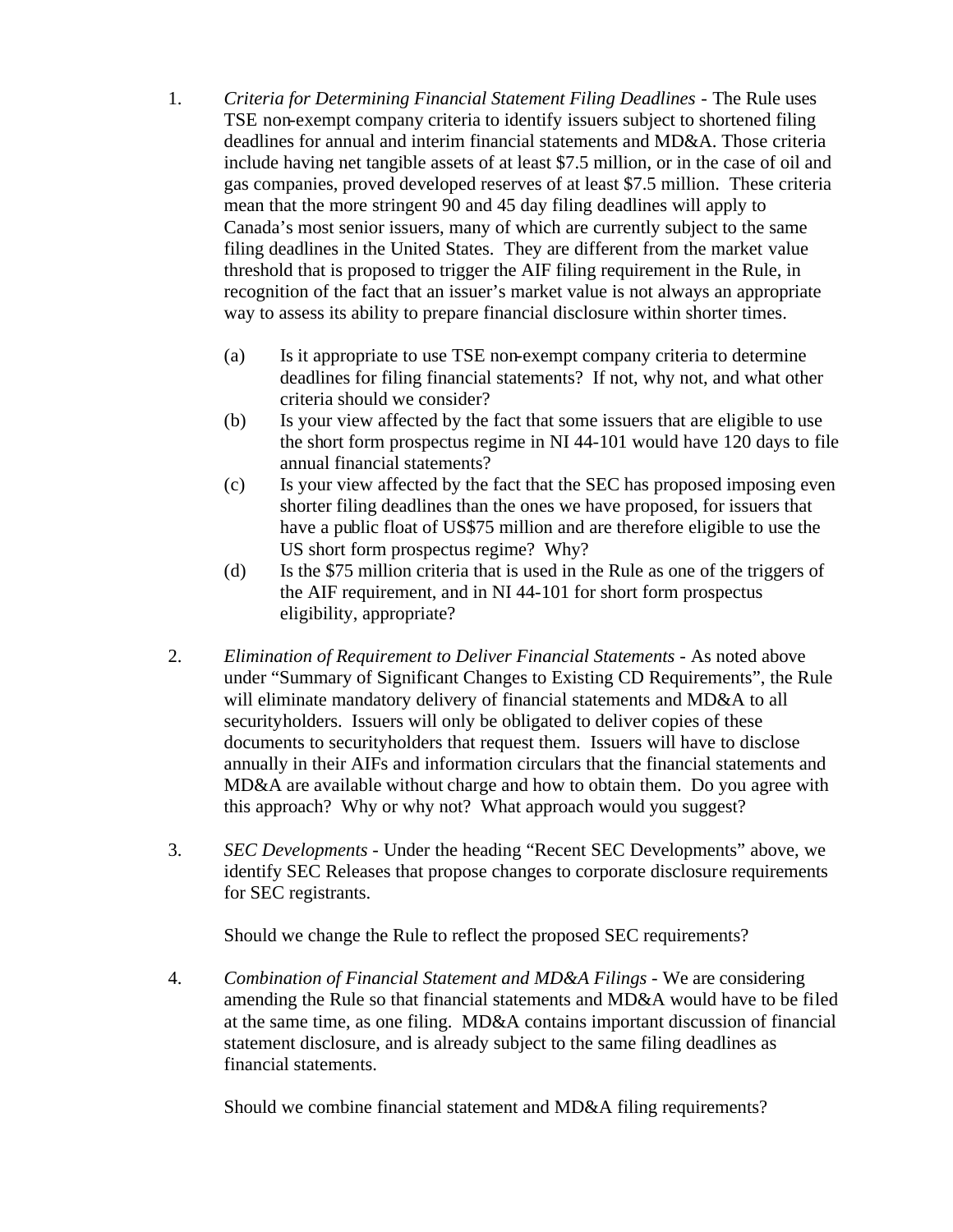- 5. *Disclosure of Restructuring Transactions in Information Circulars* Item 13.2 of Form 51-102F5 *Information Circular* requires an issuer to provide disclosure regarding restructuring transactions.
	- (a) Does the definition of "restructuring transaction" in item 13.2 require disclosure about the appropriate classes of transactions? If not, what kinds of transactions should be added or excluded, and why?
	- (b) Should item 13.2 be expanded so that it applies to significant acquisitions of assets in exchange for securities?
	- (c) Does item 13.2 require disclosure about the appropriate entities for any transaction that is subject to this item? If not, which entities should be added or excluded, and why?
	- (d) The requirement in item 13.2 to include disclosure prescribed by the prospectus form is qualified by the words "to the extent necessary to allow a reasonable securityholder to form a reasoned investment decision". Is this clear enough? If not, how could we make the requirement clearer?
	- (e) Would it be preferable to prescribe a separate form of information circular for certain restructuring transactions (such as reverse take-overs) similar to new CDNX Form 3B Information Required in an Information Circular for a Qualifying Transaction?
	- (f) Should item 13.2 specify which disclosure items in the relevant prospectus forms must be given for certain transactions (such as reverse take-overs or issuances of exchangeable shares)?
- 6. *Significant acquisitions disclosure* The proposed significance tests for business acquisitions in the Rule were the subject of extensive comments when the prospectus rules were being reformulated. The CSA analyzed the comments and finalized the tests in the prospectus rules. Several commenters said that significant acquisition disclosure should be required in CD, not just in prospectuses. Many commenters expressed the view that Canadian acquisition disclosure rules should parallel the SEC Rules. The significance tests proposed in the Rule are very similar to the SEC Rules and are consistent with the significance tests in the prospectus rules.

The proposed Rule requires one, two or three years of financial statements depending on whether an acquisition is significant at a 20%, 40% or 50% threshold. Would it be better or worse to have only one threshold for determining significance with a requirement for two years of financial statements when the threshold is met? If you support this approach, what would you suggest as an appropriate threshold and why?

7. *Requirement to File Material Documents* - The Rule requires issuers to file constating documents and other instruments that materially affect the rights of securityholders or create a security.

Would an acceptable alternative to filing be to require issuers to describe these documents in their AIFs or information circulars, rather than file them?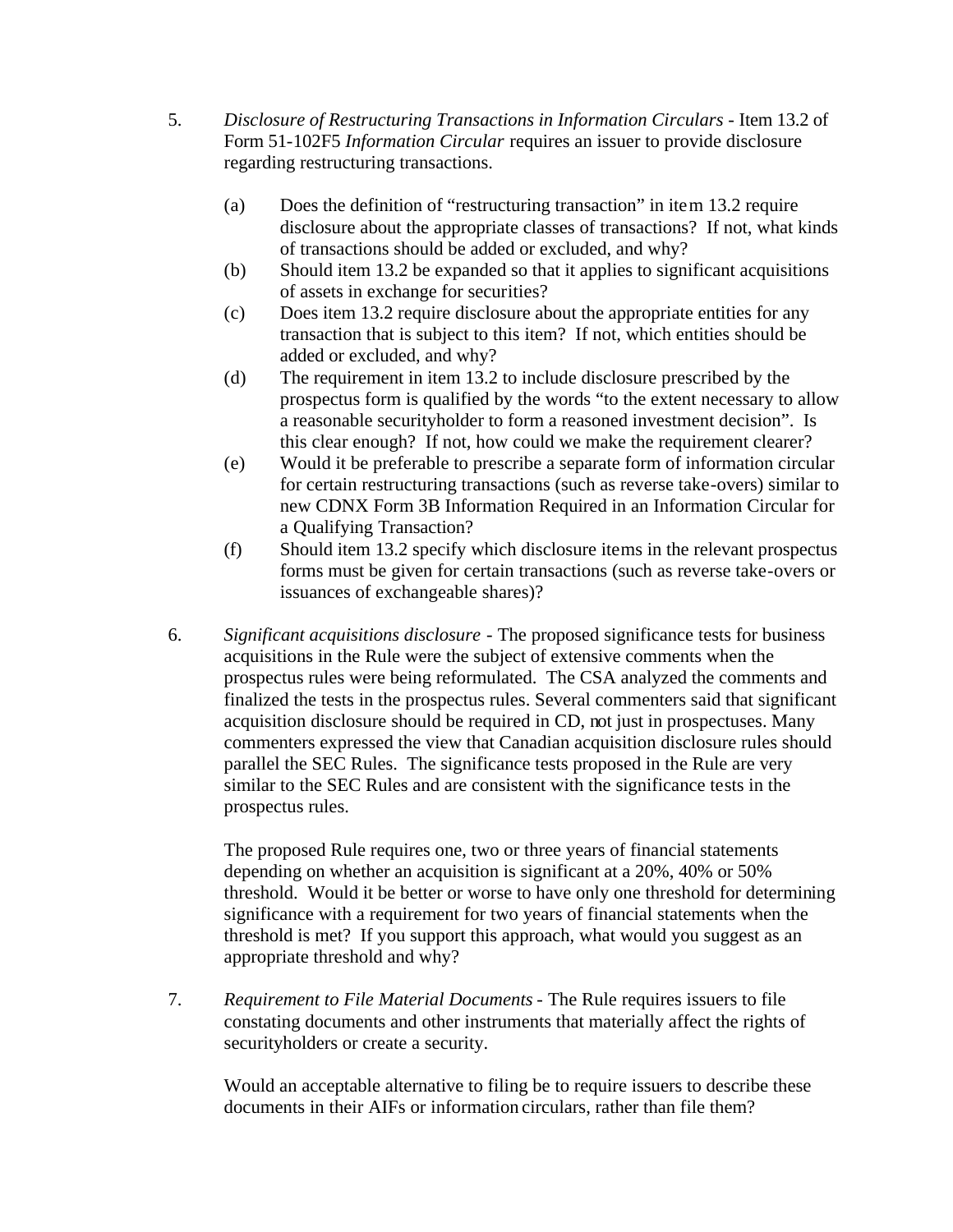- 8. *Criteria for Identifying Small Issuers* The proposed Rule distinguishes small issuers in different ways, for different purposes, as follows:
	- Issuers that are not "senior issuers" (that are TSE non-exempt) have more time to file their financial statements, MD&A and AIFs than senior issuers (see *Criteria for Determining Financial Statement Filing Deadlines* for more details);
	- Issuers that are "small businesses", based on a similar definition to that in the prospectus rules (less than \$10 million for each of assets and revenue) are exempt from certain significant acquisition disclosure requirements;
	- Issuers that are small businesses (less than \$10 million for each of assets and revenue) and have a market value not exceeding \$75 million are not required to file an AIF;
	- For the purpose of Form 51-102F6 *Statement of Executive Compensation*, an "exempt issuer" must have revenue and a market value of less than \$25 million.

Are these ways of identifying small issuers appropriate? Is there one definition that would be appropriate for all purposes? Why or why not?

- 9. *Approach to Regulation of Small Issuers* The Rule includes some exemptions or alternative means of satisfying certain CD requirements for small businesses, as summarized immediately above. The anticipated costs and benefits of the Rule were discussed above. We invite comment on whether the cost-benefit analysis might differ for issuers of different sizes. We invite commenters to identify any provisions for which this might be the case, and to provide suggestions for disclosure alternatives that might be more appropriate for specific categories of issuer.
- 10. *Cost Benefit Analysis* We believe that the costs and other restrictions on the activities of reporting issuers that will result from the Rule are proportionate to the goal of timely, accurate and efficient disclosure of information about reporting issuers. For more discussion of this, see the section above entitled Summary of Rule and Anticipated Costs and Benefits. We are interested in hearing the views of various market participants on any aspect of the costs and benefits of the Rule and we invite your comments specifically on this matter.
- 11. *Credit Supporters and Exchangeable Shares* Under the heading "Possible Changes to the Instrument" above, we discuss certain changes to the Rule relating to credit supporters and exchangeable share issuers that we are considering incorporating into the Rule.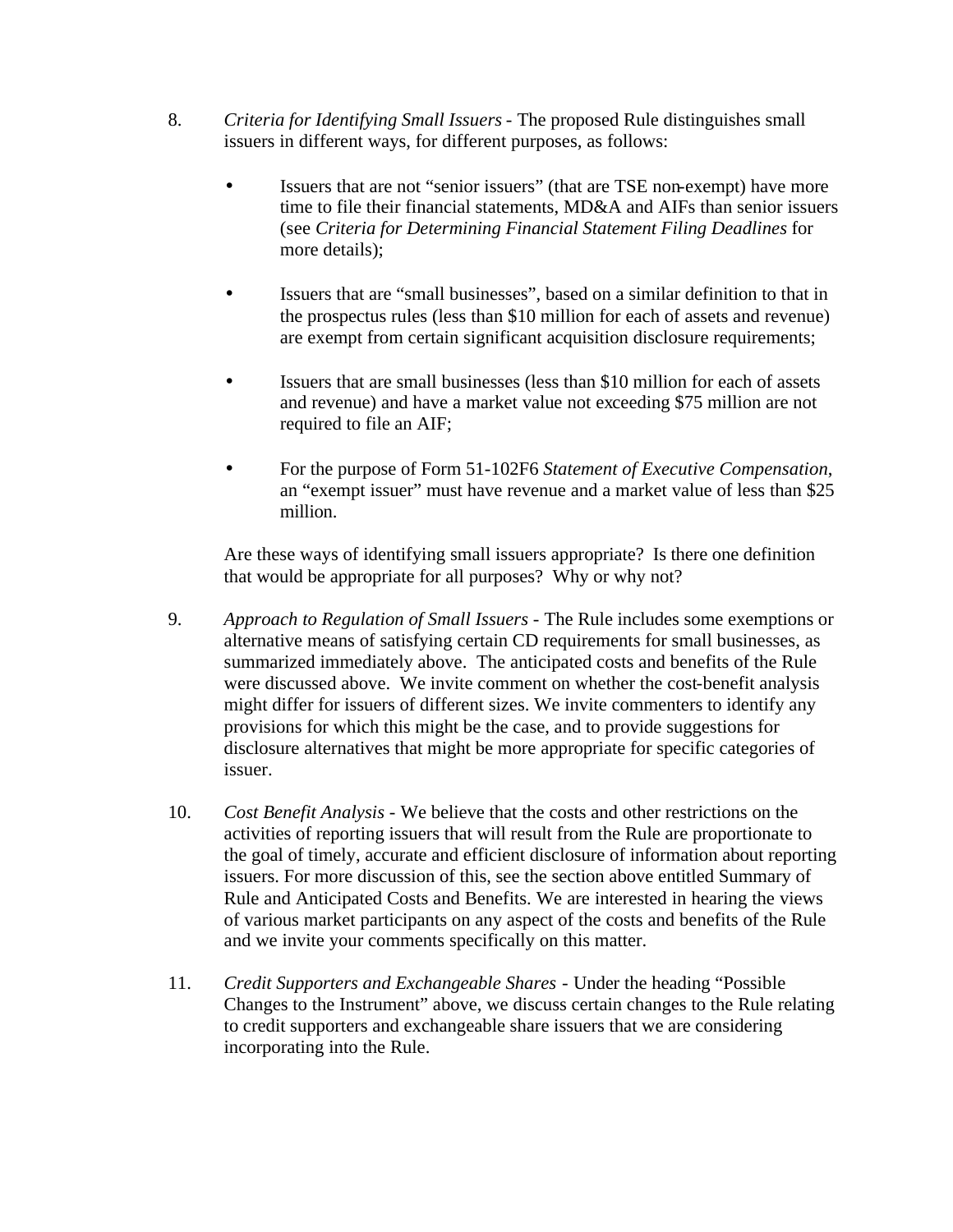- (a) We describe three options for addressing CD obligations in credit supporter situations. What are your comments on the merits of these three options? If none of them are appropriate, please suggest other options and justify them.
- (b) We describe two options for addressing CD obligations in exchangeable share situations. What are your comments on the merits of these options? If neither of them are appropriate, please suggest other options and justify them.
- (c) In each of the credit supporter and exchangeable share situations, should we require the credit supporter or parent to comply with all CD obligations under the Rule, or should the credit supporter or parent only be required to file certain types of documents concerning the credit supporter, such as financial statements and MD&A?
- (d) Are there any other situations for which we should consider providing exemptions from the Rule? If so, give details of the situation, how often it occurs and explain why specific exemptions should be given.

## **How to Provide Your Comments**

Please provide your comments by September 19, 2002.

Please address your submission to all of the CSA member commissions, as follows: Alberta Securities Commission British Columbia Securities Commission Manitoba Securities Commission Securities Administration Branch, New Brunswick Securities Commission of Newfoundland and Labrador Registrar of Securities, Department of Justice, Government of the Northwest Territories Nova Scotia Securities Commission Registrar of Securities, Legal Registries Division, Department of Justice, Government of Nunavut Ontario Securities Commission Office of the Attorney General, Prince Edward Island Commission des valeurs mobilières du Québec Saskatchewan Securities Commission Registrar of Securities, Government of Yukon

You do not need to deliver your comments to all of the CSA member commissions. Please deliver your comments to the two addresses that follow, and they will be distributed to all other jurisdictions by CSA staff.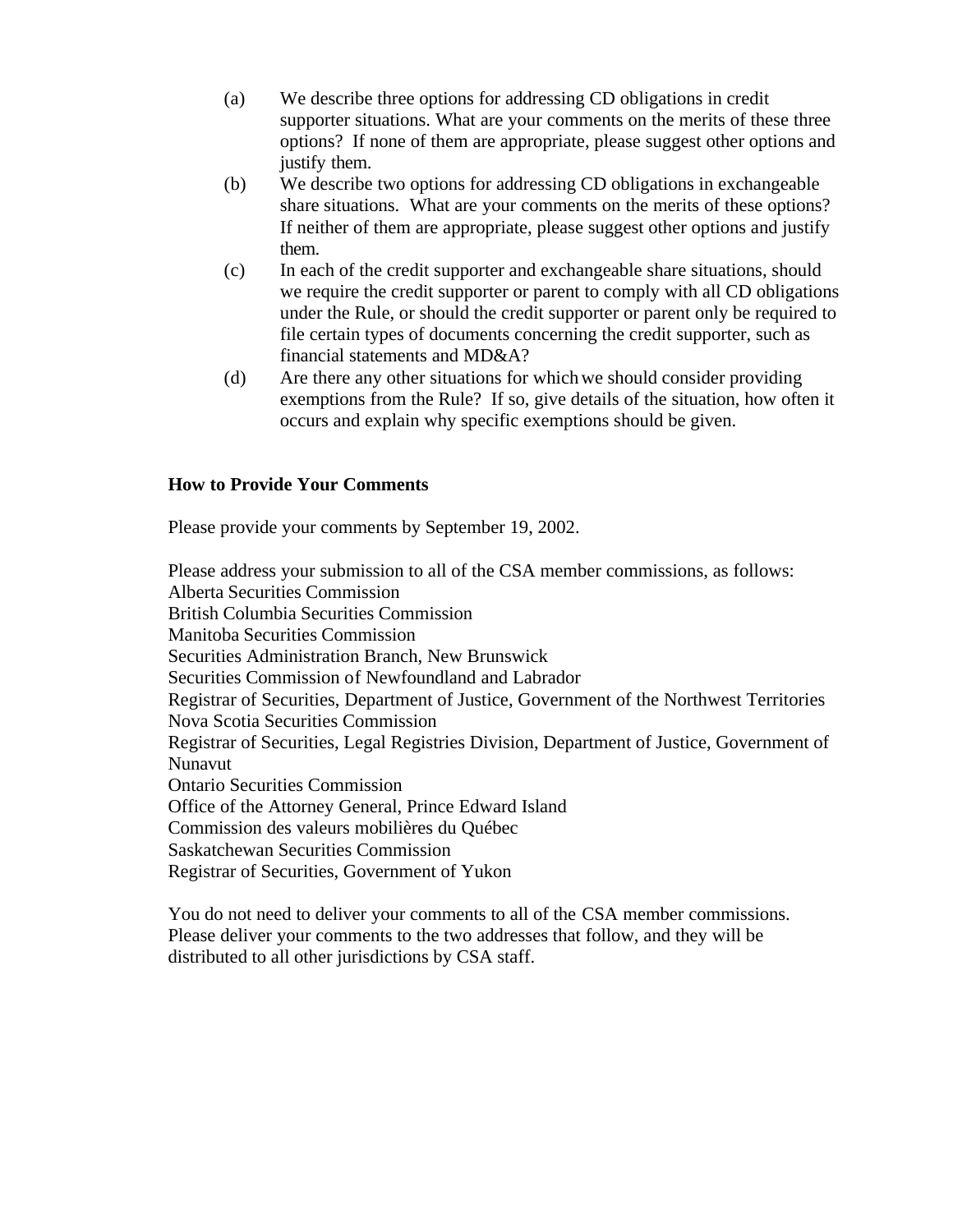Peter Brady, Chair of the Continuous Disclosure Harmonization Committee British Columbia Securities Commission PO Box 10142, Pacific Centre 701 West Georgia Street Vancouver, British Columbia V7Y 1L2 Fax: (604) 899-6814 e-mail : pbrady@bcsc.bc.ca

Denise Brosseau, Secretary Commission des valeurs mobilières du Québec Stock Exchange Tower 800 Victoria Square P.O. Box 246, 22nd Floor Montréal, Québec H4Z 1G3 Fax : (514) 864-6381 e-mail : consultation-en-cours@cvmq.com

If you are not sending your comments by e-mail, please send a diskette containing your comments (in DOS or Windows format, preferably Word).

We cannot keep submissions confidential because securities legislation in certain provinces requires that a summary of the written comments received during the comment period be published.

#### **Questions**

Please refer your questions to any of:

Peter Brady Senior Legal Counsel British Columbia Securities Commission (604) 899-6874 or (800) 373-6393 (in B.C.) pbrady@bcsc.bc.ca

Carla-Marie Hait Chief Accountant, Corporate Finance British Columbia Securities Commission (604) 899-6726 or (800) 373-6393 (in B.C.) chait@bcsc.bc.ca

Michael Moretto Associate Chief Accountant, Corporate Finance British Columbia Securities Commission (604) 899-6767 or (800) 373-6393 (in B.C.) mmoretto@bcsc.bc.ca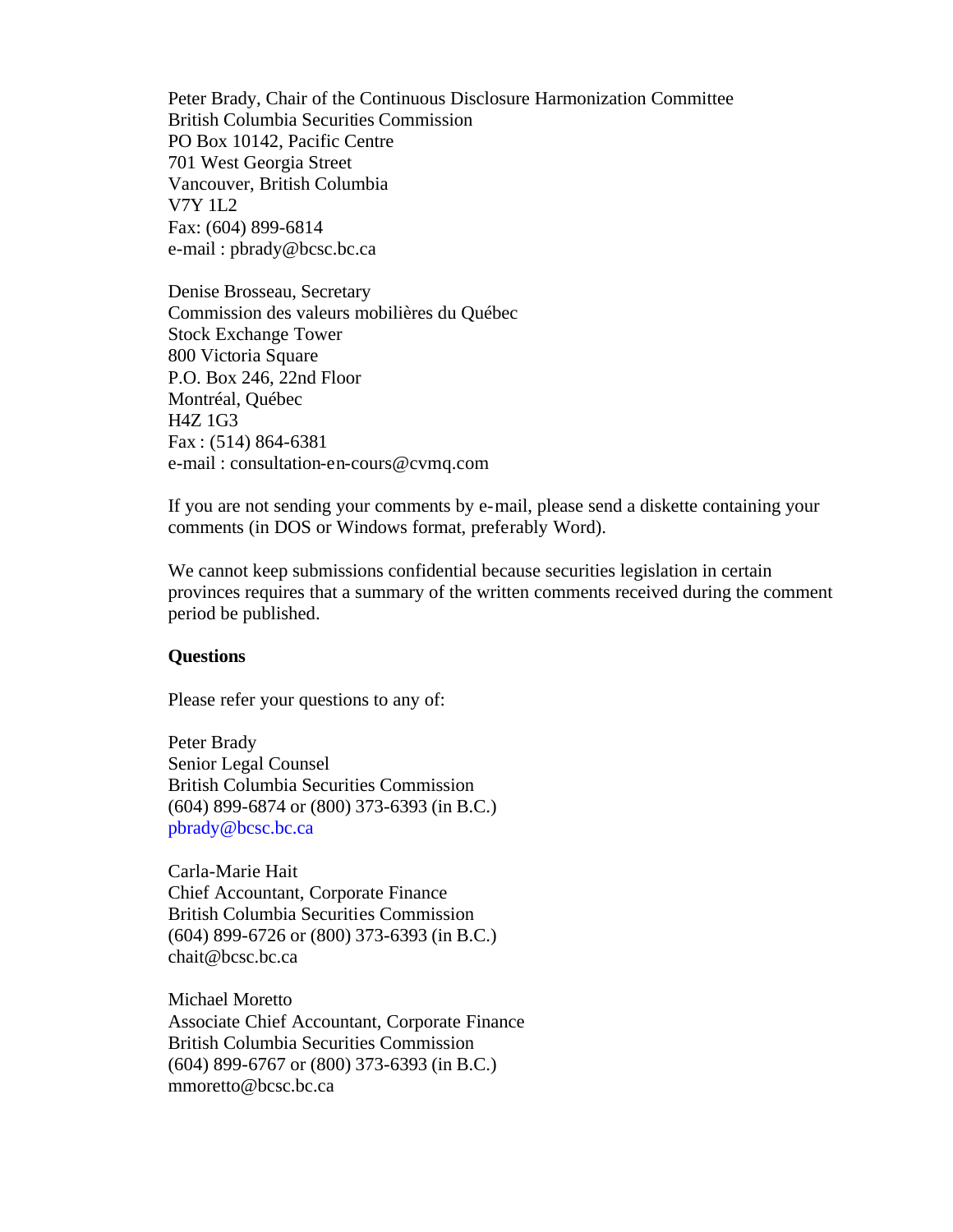Mavis Legg Manager, Securities Analysis Alberta Securities Commission (403) 297-2663 mavis.legg@seccom.ab.ca

Stephen Murison Legal Counsel Alberta Securities Commission (403) 297-4233 stephen.murison@seccom.ab.ca

Bob Bouchard Director, Corporate Finance Manitoba Securities Commission (204) 945-2555 bbouchard@gov.mb.ca

Bill Slattery Deputy Director, Corporate Finance and Administration Nova Scotia Securities Commission (902) 424-7355 slattejw@gov.ns.ca

Joanne Peters Senior Legal Counsel, Continuous Disclosure Ontario Securities Commission (416) 593-8134 jpeters@osc.gov.on.ca

Irene Tsatsos Senior Accountant, Continuous Disclosure Ontario Securities Commission (416) 593-8223 itsatsos@osc.gov.on.ca

Rosetta Gagliardi Conseillère en réglementation Commission des valeurs mobilières du Québec (514) 940-2199 ext. 4554 rosetta.gagliardi@cvmq.com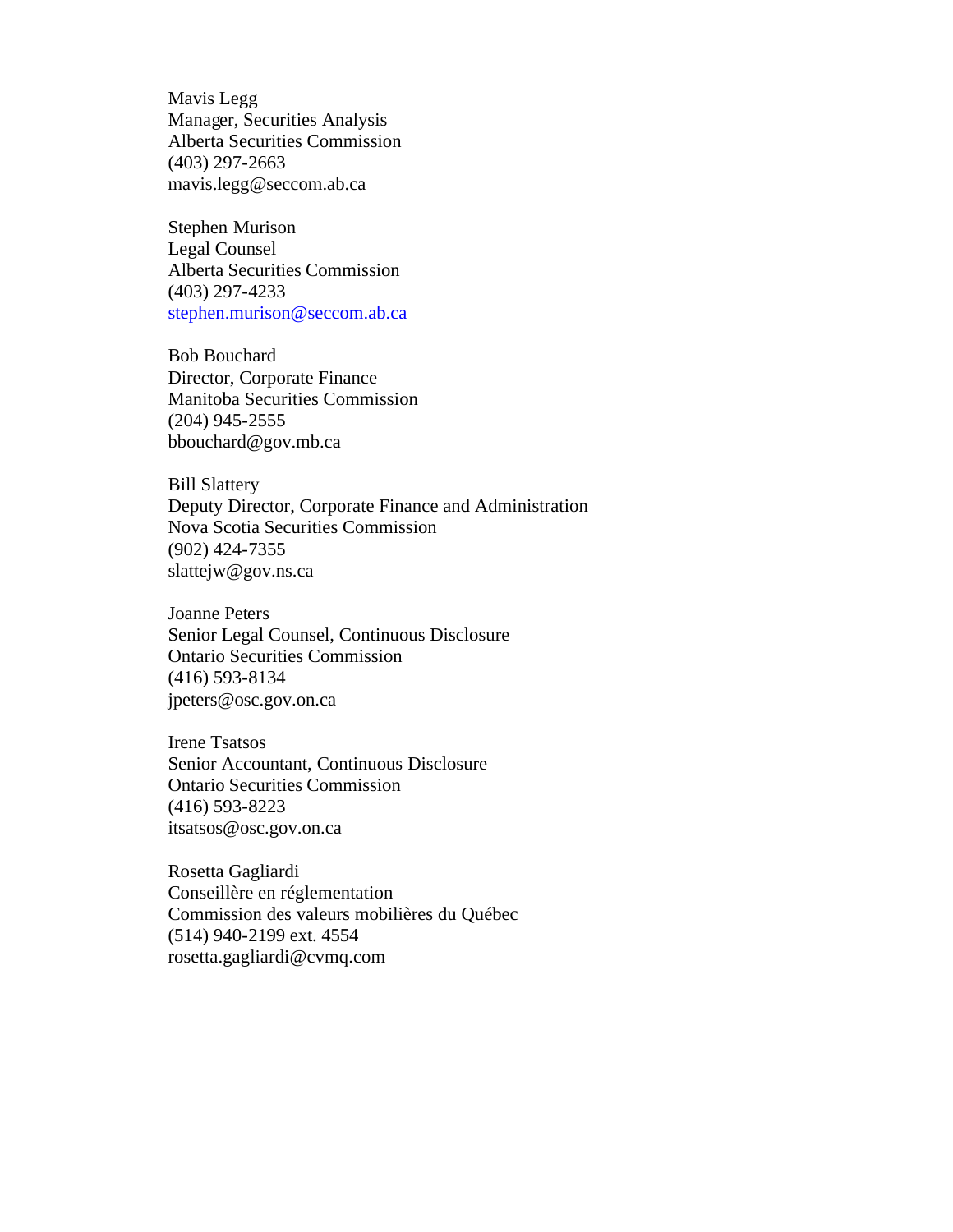Ian McIntosh Deputy Director, Corporate Finance Saskatchewan Securities Commission (306) 787-5867 imcintosh@ssc.gov.sk.ca

June 21, 2002

## **Additional Information**

This Notice and Request for Comment refers to securities legislation administered by the CSA member commissions listed above and certain other documents. Additional information concerning the legislation can be found at the following public websites:

Alberta Securities Commission: www.albertasecurities.com British Columbia Securities Commission: www.bcsc.bc.ca Manitoba Securities Commission: www.msc.gov.mb.ca New Brunswick Securities Administration Branch: www.gov.nb.ca Securities Commission of Newfoundland and Labrador: www.gov.nf.ca/gsl/cca/s/ Nova Scotia Securities Commission: www.gov.ns.ca/nssc/ Ontario Securities Commission: www.osc.gov.on.ca Prince Edward Island Office of the Attorney General: www.gov.pe.ca Commission des valeurs mobilières du Québec: www.cvmq.com Saskatchewan Securities Commission: www.ssc.gov.sk.ca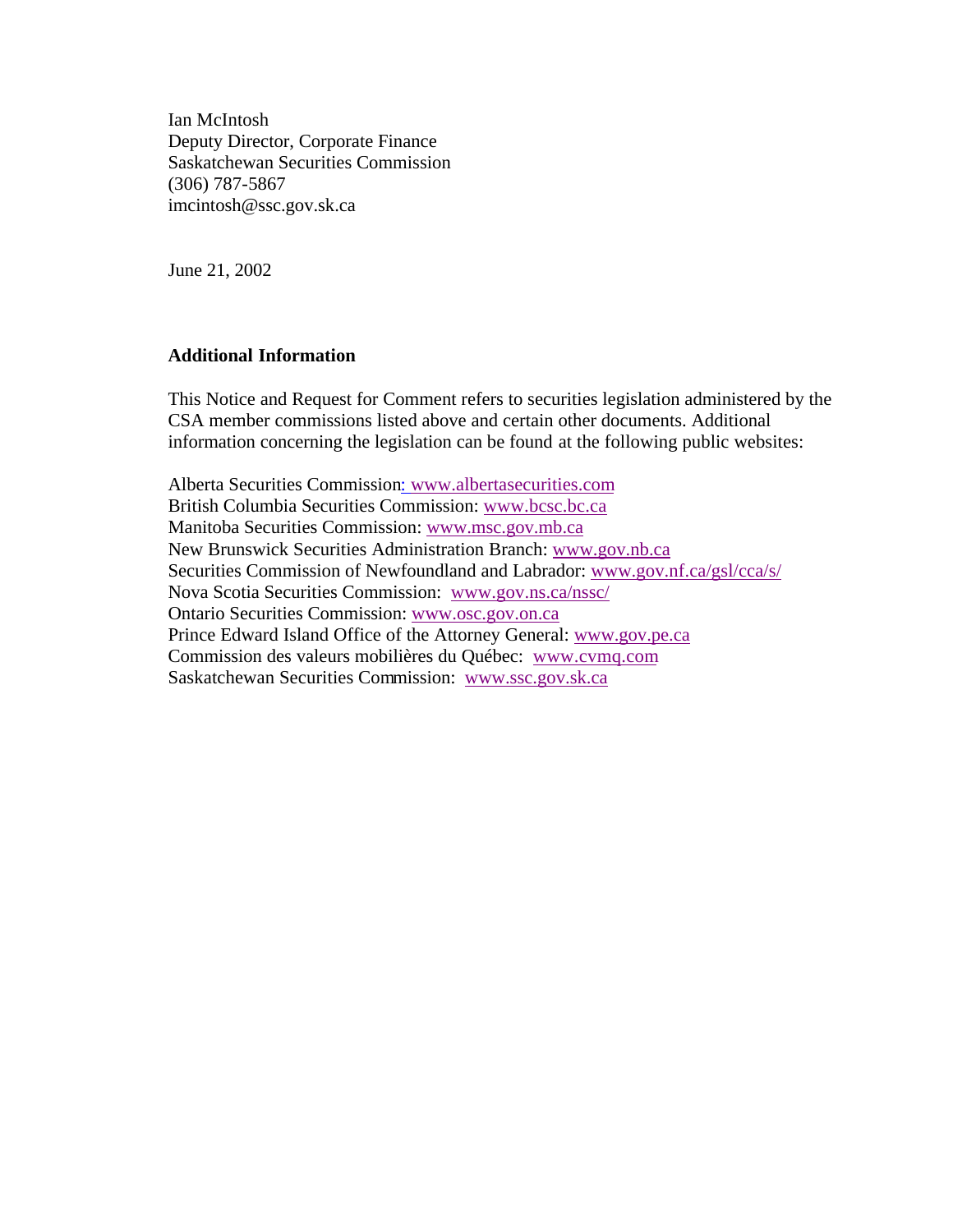#### **APPENDIX A**

## **AMENDMENTS TO MULTILATERAL INSTRUMENT 45-102** *RESALE OF SECURITIES*

#### **PART 1 AMENDMENTS TO MULTILATERAL INSTRUMENT 45-102**

#### **1.1 Definition of Current AIF** –

Multilateral Instrument 45-102 (MI 45-102) is amended by:

(1) deleting the definition of "current AIF" in section 1.1 and substituting the following:

# **"current AIF"** means

- (a) an AIF that is a current AIF filed under NI 44-101 in at least one of the jurisdictions listed in Appendix B,
- (b) an AIF that is a "current AIF" as defined in NP 47 filed under NP 47 in at least one of the jurisdictions listed in Appendix B,
- (c) an AIF in the form required by NI 44-101 filed in at least one of the jurisdictions listed in Appendix B by an issuer not eligible to use NI 44-101 and containing audited financial statements for the issuer's most recently completed financial year,
- (d) an AIF that is a current AIF filed under British Columbia Instrument 45-506 or Alberta Rule 45-501,
- (e) a prospectus which has been filed in any jurisdiction that includes audited financial statements for the issuer's most recently completed financial year, other than:
	- (i) a short form prospectus filed under NI 44-101,
	- (ii) a short form prospectus filed under NP 47, or
	- (iii) a prospectus filed under a CPC instrument,
- (f) a CPC information circular filed in any jurisdiction that includes:
	- (i) audited financial statements for the issuer's most recently completed financial year,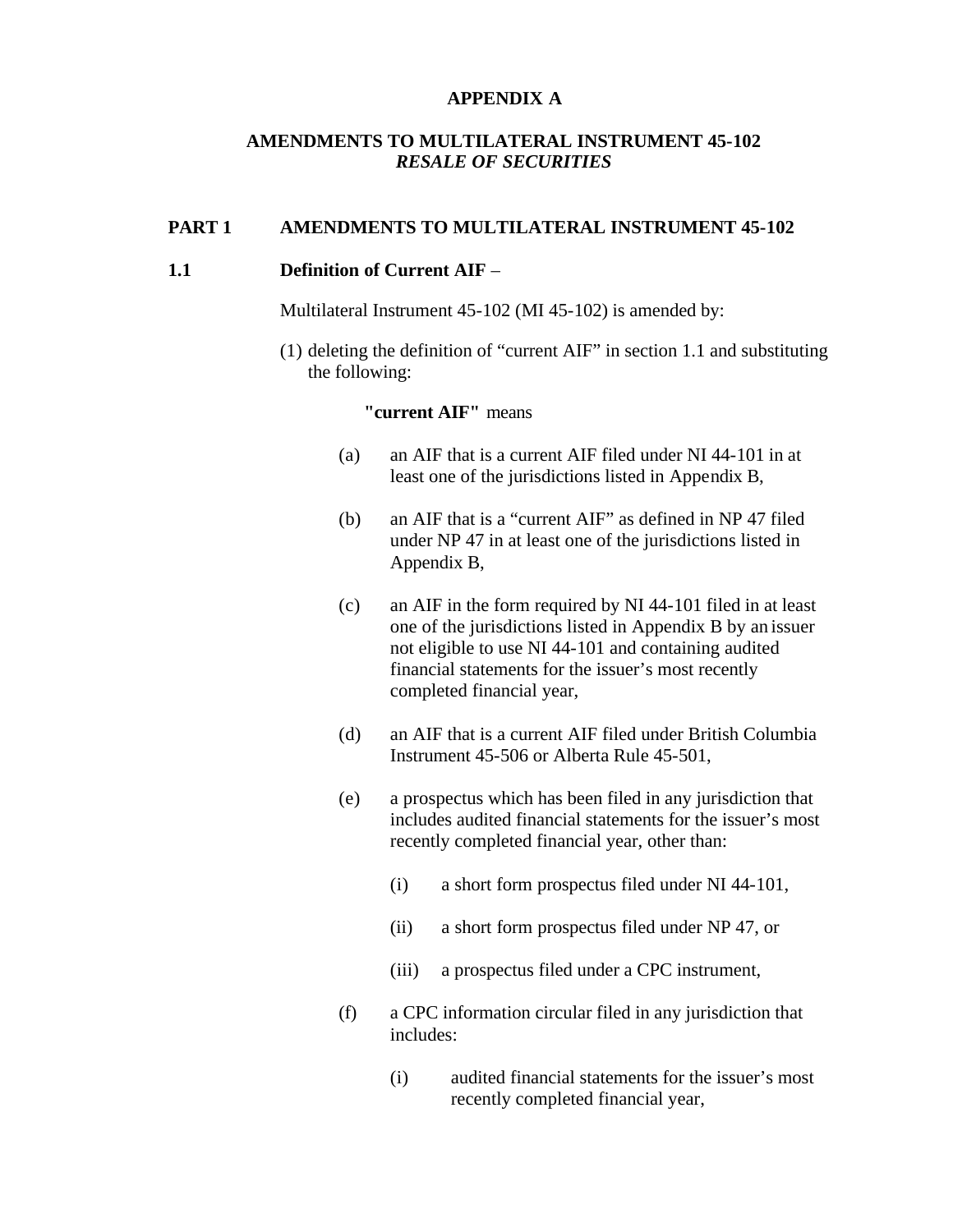- (ii) audited financial statements for the target issuer's most recently completed financial year, and
- (iii) a pro forma balance sheet that gives effect to the qualifying transaction accompanied by a compilation report of an auditor,
- (g) a current annual report on Form 10-K or Form 20-F under the 1934 Act for the issuer's most recently completed financial year filed in any jurisdiction by an issuer that has securities registered under Section 12 of the 1934 Act or has a reporting obligation under subsection 15(d) of the 1934 Act, and
- (h) an AIF in the form required by NI 51-102F1 in respect of a financial year for which annual financial statements are required to have been filed under NI 51-102 or NI 51-103, as applicable;";
- (2) inserting the following definitions immediately after the definition of "NI 44-101":

"NI 51-102" means National Instrument 51-102 Continuous Disclosure Obligations

"NI 51-103" means National Instrument 51-103 Continuous Disclosure and Other Exemptions Relating to Foreign Issuers";

(3) deleting section 3.1 of MI 45-102 and replacing it with the following:

## **"3.1 Current AIF**

- (1) An issuer that has not filed an AIF
	- (a) under NI 44-101,
	- (b) prior to the effective date of NI 44-101, under NP 47, or
	- (c) under NI 51-102 or NI 51-103,

may file a current AIF under this Instrument at any time.

- (2) An issuer filing a current AIF as defined in paragraphs (d), (e), (f) or (g) of the definition of current AIF shall file a notice on SEDAR:
	- (a) advising that it has filed a current AIF, and
	- (b) identifying the SEDAR project number under which the current AIF was filed."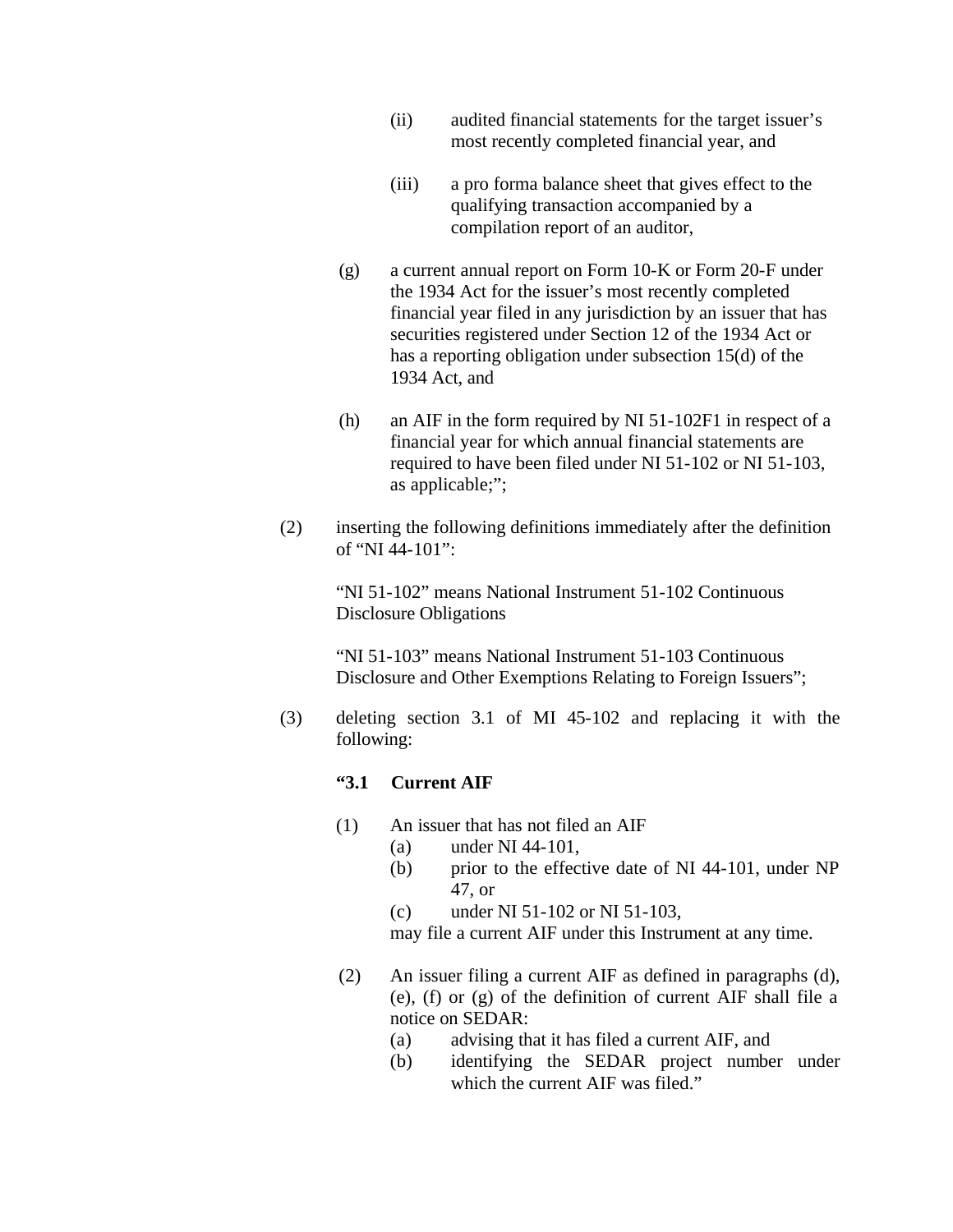# **PART 2 EFFECTIVE DATE**

**2.1 Effective Date** – This Amendment comes into force on •.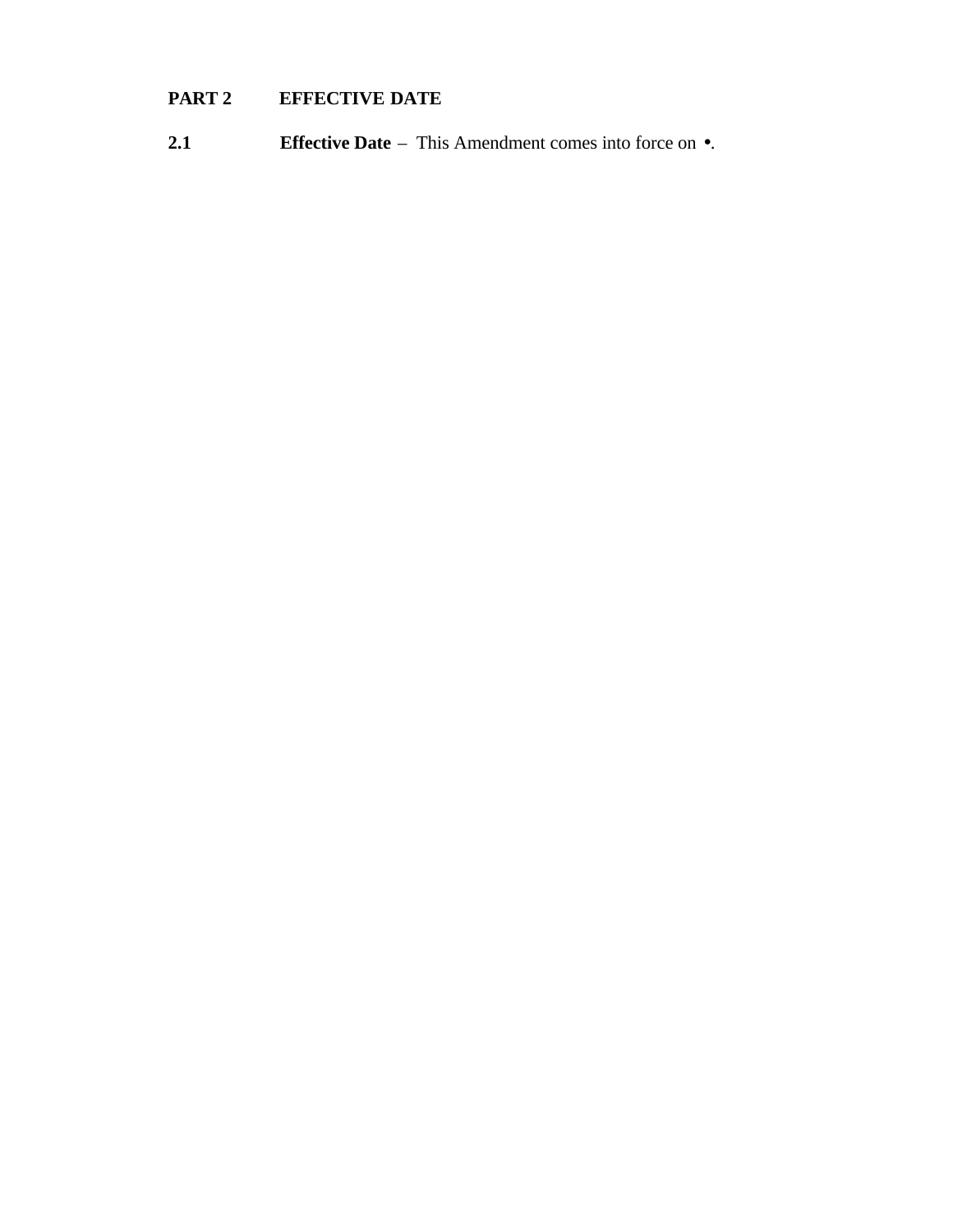### **APPENDIX B**

#### **Related Amendments to Ontario Securities Regulation**

**and**

#### **Additional Information Required in Ontario**

#### **Provisions of Regulation to be Revoked or Amended**

1. The Ontario Securities Commission ("the Commission") proposes to revoke the following provisions of the Regulation made under the *Securities Act* (Ontario) (the Act) R.R.O. 1990 Reg. 1015, as am. (the "Regulation"):

subsection 2(3); sections 3, 5, 6 and 176 to 181 inclusive; and Forms 27, 28 30 and 40.

2. The Commission proposes to amend the following provisions of the Regulation to refer to proposed National Instrument 51-102 *Continuous Disclosure Obligations* (the "Rule"), to proposed National Instrument 71-102 *Continuous Disclosure and Other Exemptions Relating to Foreign Issuers* and to National Instrument 81-106 *Investment Funds Continuous Disclosure* in order to expand the exemptions to the requirements contained in those provisions:

subsections 2(1), 2(2), 2(5) and 2(6).

3. The Commission proposes to replace references to Form 27 with references to Form 51-102F3 in the following provisions of the Regulation:

clause 4(a)(ii) and section 35 of Schedule 1 to the Regulation.

4. The Commission proposes to replace references to OSC Policy Statement 5.10 with references to the Rule and to National Instrument 81-106 *Investment Funds Continuous Disclosure* in the following provisions of the Regulation:

sections 34 and 50 of Schedule 1 to the Regulation.

5. The Commission proposes to amend section 34 of Schedule 1 to the Regulation by adding a reference to the Rule and to National Instrument 81-106 *Investment Funds Continuous Disclosure*.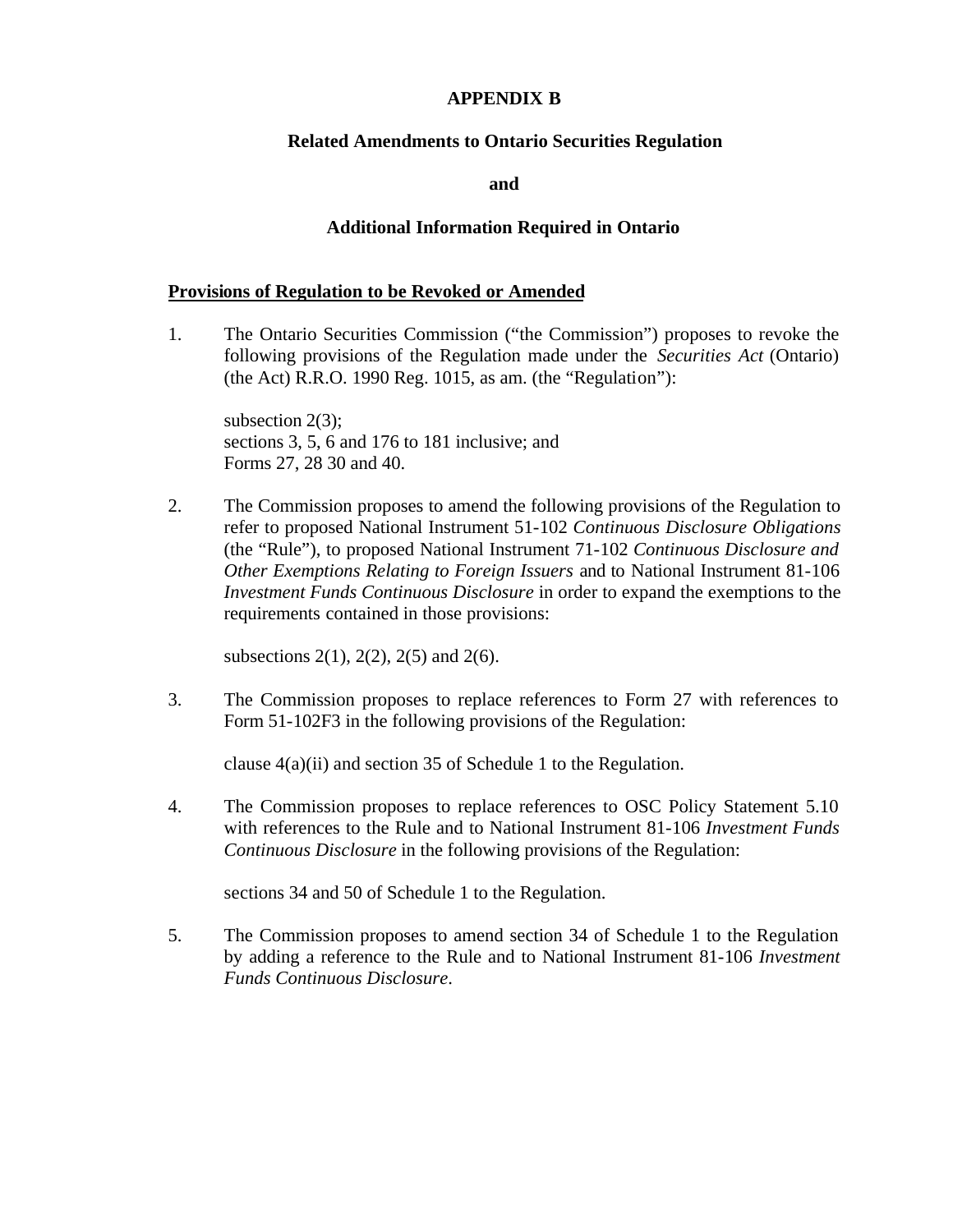# **Authority for the Rule**

The following provisions of the Act provide the Commission with authority to adopt the proposed Rule.

Paragraph 143(1)22 authorizes the Commission to prescribe requirements in respect of the preparation and dissemination and other use, by reporting issuers, of documents providing for continuous disclosure that are in addition to the requirements under the Act, including requirements in respect of an annual report, an annual information form and supplemental analysis of financial statements.

Paragraph 143(1)23 authorizes the Commission to exempt reporting issuers from any requirement of Part XVIII (Continuous Disclosure) of the Act.

Paragraph 143(1)24 authorizes the Commission to require issuers or other persons and companies to comply, in whole or in part, with Part XVIII (Continuous Disclosure), or rules made under paragraph 143(1)22 of the Act.

Paragraph 143(1)25 authorizes the Commission to prescribe requirements in respect of financial accounting, reporting and auditing for the purposes of the Act, the regulations and the rules.

Paragraph 143(1)26 authorizes the Commission to prescribe requirements for the validity and solicitation of proxies.

Paragraph 143(1)38 authorizes the Commission to prescribe requirements in respect of reverse take-overs including requirements for disclosure that are substantially equivalent to that provided by a prospectus.

Paragraph 143(1)39 authorizes the Commission to make rules requiring or respecting the media, format, preparation, form, content, execution, certification, dissemination and other use, filing and review of all documents required under or governed by the Act, the regulations or the rules and all documents determined by the regulations or the rules to be ancillary to the documents, including financial statements, proxies and information circulars.

Paragraph 143(1)44 authorizes the Commission to vary the Act to permit or require the use of an electronic or computer-based system for the filing, delivery or deposit of:

- i. documents or information required under or governed by the Act, the regulations or rules, and
- ii. documents determined by the regulations or rules to be ancillary to documents required under or governed by the Act, the regulations or rules.

Paragraph 143(1)49 authorizes the Commission to vary the Act to permit or require methods of filing or delivery, to or by the Commission, issuers, registrants, security holders or others, of documents, information, notices, books, records, things, orders, authorizations or other communications required under or governed by Ontario securities laws.

Paragraph 143(1)56 authorizes the commission to make rules providing for exemptions from or varying any or all time periods in the Act.